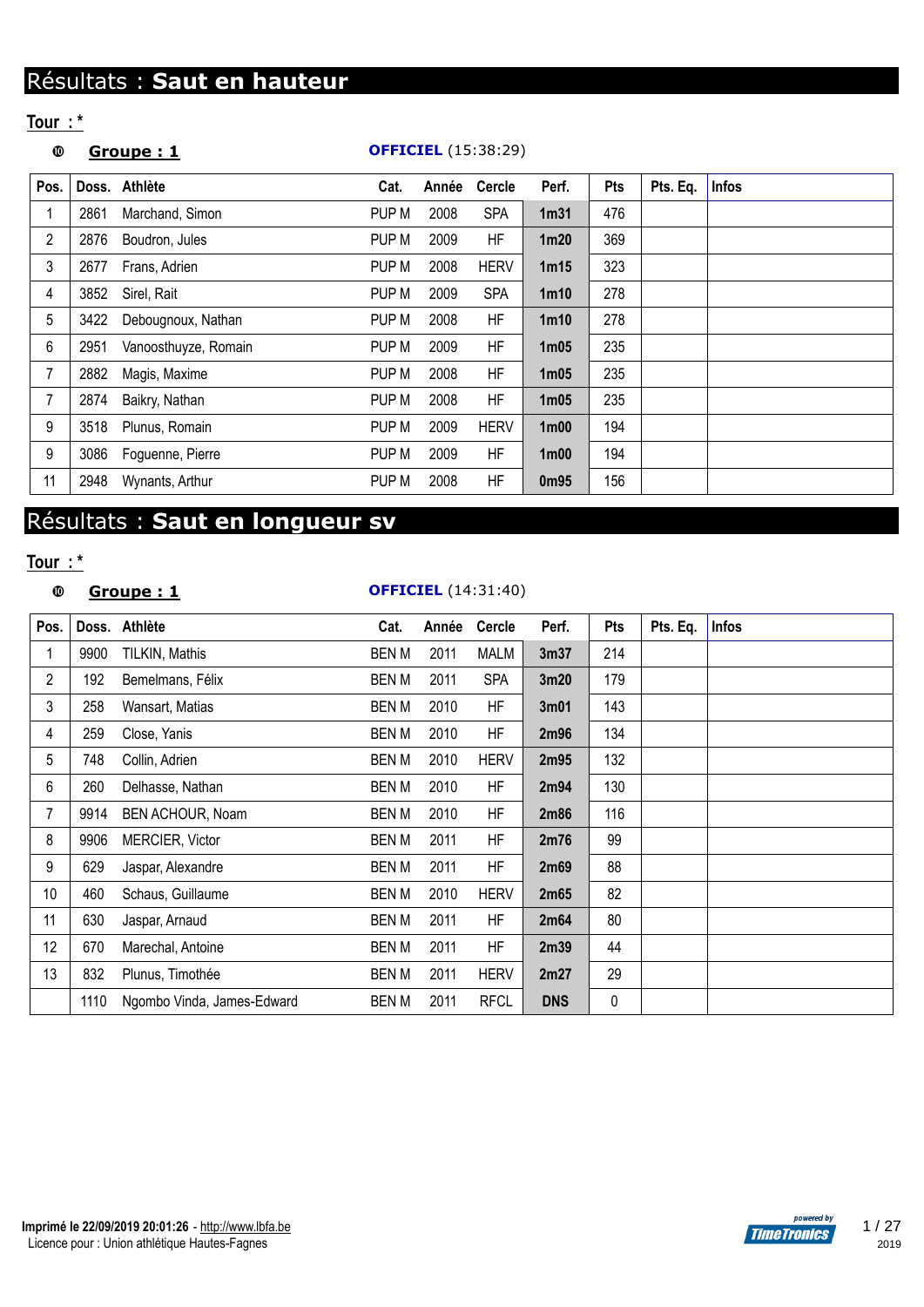## **Groupe : 1 OFFICIEL** (14:12:19)

| Pos.           |      | Doss. Athlète        | Cat.        | Année | <b>Cercle</b> | Perf. | Pts | Pts. Eq. | <b>Infos</b> |
|----------------|------|----------------------|-------------|-------|---------------|-------|-----|----------|--------------|
|                | 465  | Kitoko, Kimya Zawiya | <b>BENF</b> | 2010  | HF            | 24m25 | 206 |          |              |
| $\overline{2}$ | 38   | Lambert, Maya        | <b>BENF</b> | 2010  | <b>HERV</b>   | 18m93 | 138 |          |              |
| 3              | 3    | Girretz, Emy°        | <b>BENF</b> | 2010  | <b>HERV</b>   | 18m71 | 135 |          |              |
| 4              | 9909 | Higny, Aude          | <b>BENF</b> | 2010  | HF            | 16m27 | 105 |          |              |
| 5              | 113  | LECOQ, ODILE         | <b>BENF</b> | 2011  | <b>MALM</b>   | 16m08 | 102 |          |              |
| 6              | 710  | Mergiotti, Maëlle    | <b>BENF</b> | 2010  | HF            | 14m52 | 83  |          |              |
| 7              | 166  | Piette, Maé          | <b>BENF</b> | 2010  | HF            | 13m82 | 74  |          |              |
| 8              | 807  | Boudron, Charlotte   | <b>BENF</b> | 2010  | HF            | 12m14 | 54  |          |              |
| 9              | 9913 | DAFO, Cineya         | <b>BENF</b> | 2011  | HF            | 6m26  | 0   |          |              |
| 10             | 183  | Radouani, Sofia      | <b>BENF</b> | 2011  | HF            | 5m81  | 0   |          |              |

# Résultats : **Lancer du poids 2,000kg**

## **Tour : \***

## **Groupe : 1 OFFICIEL** (14:10:08)

| Pos. |      | Doss. Athlète       | Cat.             | Année | <b>Cercle</b> | Perf. | <b>Pts</b> | Pts. Eq. | <b>Infos</b> |
|------|------|---------------------|------------------|-------|---------------|-------|------------|----------|--------------|
|      | 9910 | DEMOULIN, Victorine | PUP <sub>F</sub> | 2008  | HF            | 6m35  | 304        |          |              |
| 2    | 3513 | Desmecht, Lucile    | PUP <sub>F</sub> | 2008  | <b>HERV</b>   | 6m09  | 287        |          |              |
| 3    | 3883 | Garsoux, Eden       | PUP <sub>F</sub> | 2008  | <b>SPA</b>    | 5m89  | 274        |          |              |
| 4    | 3303 | Duru, Sasha         | PUP <sub>F</sub> | 2008  | <b>HERV</b>   | 5m78  | 266        |          |              |
| 5    | 3346 | Bragard, Cléo       | PUP <sub>F</sub> | 2008  | <b>HERV</b>   | 5m78  | 266        |          |              |
| 6    | 3638 | Gabriel, Justine    | PUP <sub>F</sub> | 2009  | HF            | 5m42  | 243        |          |              |
| 7    | 3746 | Gomez, Emma         | PUP <sub>F</sub> | 2008  | <b>HF</b>     | 5m09  | 221        |          |              |
| 8    | 3537 | Bouchoms, Eleonore  | PUP <sub>F</sub> | 2008  | <b>SPA</b>    | 5m04  | 218        |          |              |
| 9    | 3776 | Gregoire, Enora     | PUP <sub>F</sub> | 2008  | <b>SPA</b>    | 4m55  | 187        |          |              |
| 10   | 3553 | Bartholome, Aude    | PUP <sub>F</sub> | 2009  | HF            | 4m50  | 183        |          |              |
| 11   | 3512 | Desmecht, Juliane   | PUP <sub>F</sub> | 2009  | <b>HERV</b>   | 4m35  | 174        |          |              |
| 12   | 3775 | Gregoire, Marion    | PUP <sub>F</sub> | 2008  | <b>SPA</b>    | 4m27  | 169        |          |              |
| 13   | 3563 | Maritano, Coraline  | PUP <sub>F</sub> | 2009  | HF            | 4m23  | 166        |          |              |
| 14   | 3749 | Buscicchio, Célia   | PUP <sub>F</sub> | 2009  | HF            | 4m23  | 166        |          |              |
| 15   | 3538 | Collard, Malia      | PUP <sub>F</sub> | 2009  | <b>SPA</b>    | 3m82  | 140        |          |              |
| 16   | 3796 | GOFFINET, LISON     | PUP <sub>F</sub> | 2009  | <b>MALM</b>   | 3m40  | 113        |          |              |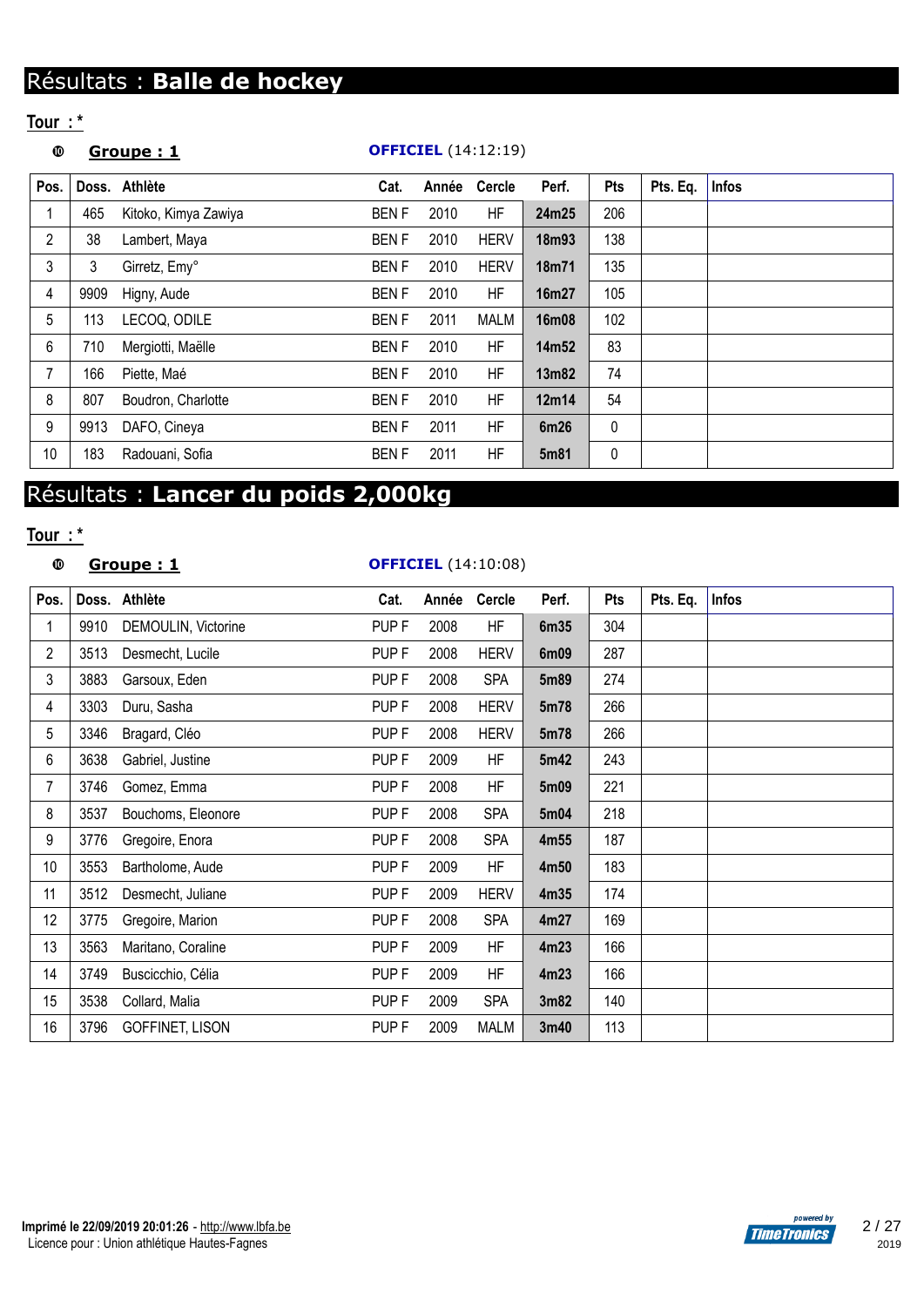# Résultats : **lancer du disque 0,750kg**

### **Tour : \***

## **Groupe : 1 OFFICIEL** (14:36:00) **Pos. Doss. Athlète Cat. Année Cercle Perf. Pts Pts. Eq. Infos** 9901 DEUMES, Léonie MIN F 2006 NED **27m34** 447 7183 Heinen, Lena MIN F 2006 HF **20m57** 307 7184 Vanoosthuyze, Elyne MIN F 2007 HF **18m40** 263 9753 Sirel, Liisa MIN F 2007 SPA **16m63** 227 7124 Gillon, Lola MIN F 2006 HF **13m44** 165 7107 Collard, Alexia MIN F 2007 SPA **13m11** 159 9908 Dubois, Lucie MIN F 2006 HF **12m65** 150 7470 DEDOYART, Camille MIN F 2007 WACO **11m94** 136 7111 Parmentier, Louise MIN F 2007 SPA **11m72** 132 7134 Piron, Olivia MIN F 2007 HF **10m47** 109 7325 Malmendiez, Léa MIN F 2007 HF **10m20** 104 7109 Lecluse, Valentine MIN F 2007 SPA **10m11** 102 7180 Vansteenkiste, Marie **MIN F 2007** HF | **NM** | 0 Gillon, Lola MIN F 2006 HF **DNS** 0

## Résultats : **Saut a la perche**

## **Tour : \***

## **Groupe : 1 OFFICIEL** (15:57:58)

| Pos.           |      | Doss. Athlète         | Cat.             | Année | Cercle      | Perf.            | <b>Pts</b> | Pts. Eq. | <b>Infos</b> |
|----------------|------|-----------------------|------------------|-------|-------------|------------------|------------|----------|--------------|
|                | 1637 | Pieters, Julien       | <b>SEN M</b>     | 1999  | <b>CSDY</b> | 4m23             | 682        |          |              |
| 2              | 2302 | Reip, Martin          | SCO <sub>M</sub> | 2003  | <b>HF</b>   | 4m23             | 682        |          |              |
| 3              | 496  | Stavart, Pierre       | CAD M            | 2004  | <b>CSDY</b> | 4m03             | 626        |          |              |
| 4              | 1217 | Secci, Diego          | <b>SEN M</b>     | 1999  | <b>SER</b>  | 3 <sub>m83</sub> | 570        |          |              |
| 4              | 2127 | Van Weyenberg, Alexis | <b>SEN M</b>     | 1991  | <b>CSDY</b> | 3m83             | 570        |          |              |
| 6              | 142  | Francois, Simon       | JUN M            | 2001  | <b>CSDY</b> | 3 <sub>m83</sub> | 570        |          |              |
| $\overline{7}$ | 128  | Caucheteux, Quentin   | CAD M            | 2004  | <b>SER</b>  | 3m73             | 543        |          |              |
| 8              | 530  | HIROUX, PHILIPPE      | JUN M            | 2001  | <b>DCLA</b> | 3m63             | 517        |          |              |
| 9              | 3489 | VAN HEMELRYCK, SIMON  | SCO M            | 2003  | <b>RCT</b>  | 3m <sub>53</sub> | 490        |          |              |
| 10             | 2524 | Bloch, Caroline       | SCO <sub>F</sub> | 2002  | <b>SER</b>  | 3m <sub>03</sub> | 575        |          |              |
|                | 9911 | MAXMO, Olivia         | SCO <sub>M</sub> | 2003  | <b>ARG</b>  | <b>NM</b>        | 0          |          |              |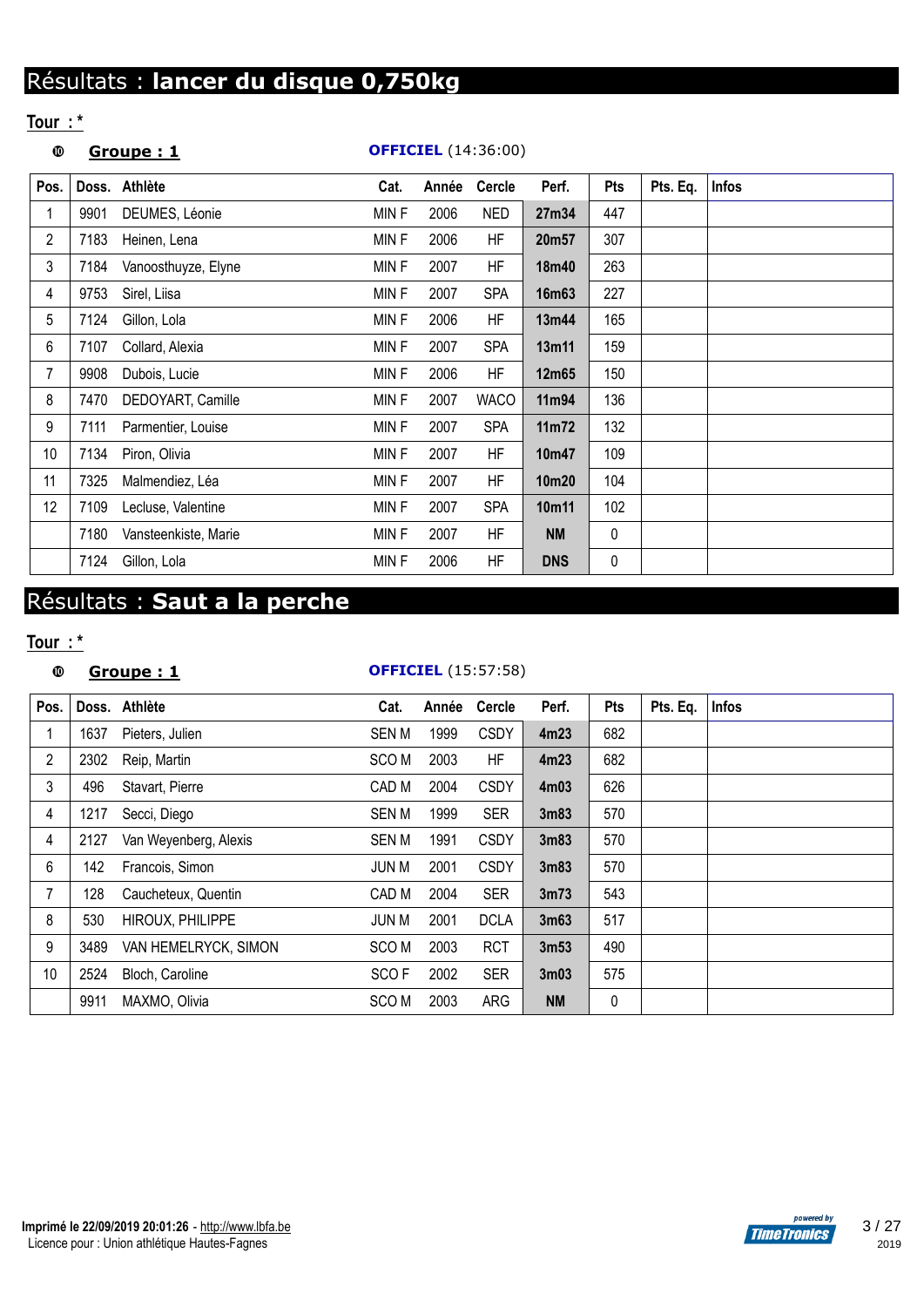# Résultats : **Saut en longueur sv**

## **Tour : \***

## **Groupe : 1 OFFICIEL** (14:37:53)

| Pos.           |      | Doss. Athlète        | Cat.        | Année | <b>Cercle</b> | Perf.            | Pts | Pts. Eq. | <b>Infos</b> |
|----------------|------|----------------------|-------------|-------|---------------|------------------|-----|----------|--------------|
|                | 465  | Kitoko, Kimya Zawiya | <b>BENF</b> | 2010  | HF            | 3m84             | 317 |          |              |
| $\overline{2}$ | 166  | Piette, Maé          | <b>BENF</b> | 2010  | HF            | 3 <sub>m32</sub> | 203 |          |              |
| 3              | 3    | Girretz, Emy°        | <b>BENF</b> | 2010  | <b>HERV</b>   | 2m98             | 138 |          |              |
| 4              | 113  | LECOQ, ODILE         | <b>BENF</b> | 2011  | <b>MALM</b>   | 2m90             | 123 |          |              |
| 5              | 38   | Lambert, Maya        | <b>BENF</b> | 2010  | <b>HERV</b>   | 2m87             | 118 |          |              |
| 6              | 807  | Boudron, Charlotte   | <b>BENF</b> | 2010  | HF            | 2m85             | 115 |          |              |
| 7              | 710  | Mergiotti, Maëlle    | <b>BENF</b> | 2010  | HF            | 2m74             | 96  |          |              |
| 8              | 9909 | Higny, Aude          | <b>BENF</b> | 2010  | HF            | 2m45             | 52  |          |              |
| 9              | 9913 | DAFO, Cineya         | <b>BENF</b> | 2011  | HF            | 1 <sub>m82</sub> | 0   |          |              |
| 10             | 183  | Radouani, Sofia      | <b>BENF</b> | 2011  | HF            | 1m75             | 0   |          |              |

# Résultats : **Saut en longueur sv**

## **Tour : \***

## **Groupe : 1 OFFICIEL** (15:35:08)

| Pos.           |      | Doss. Athlète         | Cat.             | Année | Cercle      | Perf.            | <b>Pts</b> | Pts. Eq. | <b>Infos</b> |
|----------------|------|-----------------------|------------------|-------|-------------|------------------|------------|----------|--------------|
|                | 3462 | Antonissen, Valentine | PUP <sub>F</sub> | 2008  | <b>MALM</b> | 3m76             | 298        |          |              |
| $\overline{c}$ | 3537 | Bouchoms, Eleonore    | PUP <sub>F</sub> | 2008  | <b>SPA</b>  | 3m59             | 260        |          |              |
| 3              | 3346 | Bragard, Cléo         | PUP <sub>F</sub> | 2008  | <b>HERV</b> | 3m58             | 258        |          |              |
| 4              | 3883 | Garsoux, Eden         | PUP <sub>F</sub> | 2008  | <b>SPA</b>  | 3m51             | 243        |          |              |
| 5              | 3775 | Gregoire, Marion      | PUP <sub>F</sub> | 2008  | <b>SPA</b>  | 3m44             | 228        |          |              |
| 6              | 3776 | Gregoire, Enora       | PUP <sub>F</sub> | 2008  | <b>SPA</b>  | 3m42             | 224        |          |              |
| 7              | 3303 | Duru, Sasha           | PUP <sub>F</sub> | 2008  | <b>HERV</b> | 3m31             | 201        |          |              |
| 8              | 3553 | Bartholome, Aude      | PUP <sub>F</sub> | 2009  | <b>HF</b>   | 3m19             | 177        |          |              |
| 9              | 3746 | Gomez, Emma           | PUP <sub>F</sub> | 2008  | HF          | 3m19             | 177        |          |              |
| 10             | 3513 | Desmecht, Lucile      | PUP <sub>F</sub> | 2008  | <b>HERV</b> | 3m16             | 171        |          |              |
| 11             | 9910 | DEMOULIN, Victorine   | PUP <sub>F</sub> | 2008  | HF          | 3m04             | 149        |          |              |
| 12             | 3638 | Gabriel, Justine      | PUP <sub>F</sub> | 2009  | HF          | 3m <sub>02</sub> | 145        |          |              |
| 13             | 3304 | Hamers, Capucine      | PUP <sub>F</sub> | 2008  | <b>HERV</b> | 2m91             | 125        |          |              |
| 14             | 3563 | Maritano, Coraline    | PUP <sub>F</sub> | 2009  | HF          | 2m63             | 78         |          |              |
| 15             | 3538 | Collard, Malia        | PUP <sub>F</sub> | 2009  | <b>SPA</b>  | 2m62             | 77         |          |              |
| 16             | 3749 | Buscicchio, Célia     | PUP <sub>F</sub> | 2009  | HF          | 2m50             | 59         |          |              |
| 17             | 3512 | Desmecht, Juliane     | PUP <sub>F</sub> | 2009  | <b>HERV</b> | 2m50             | 59         |          |              |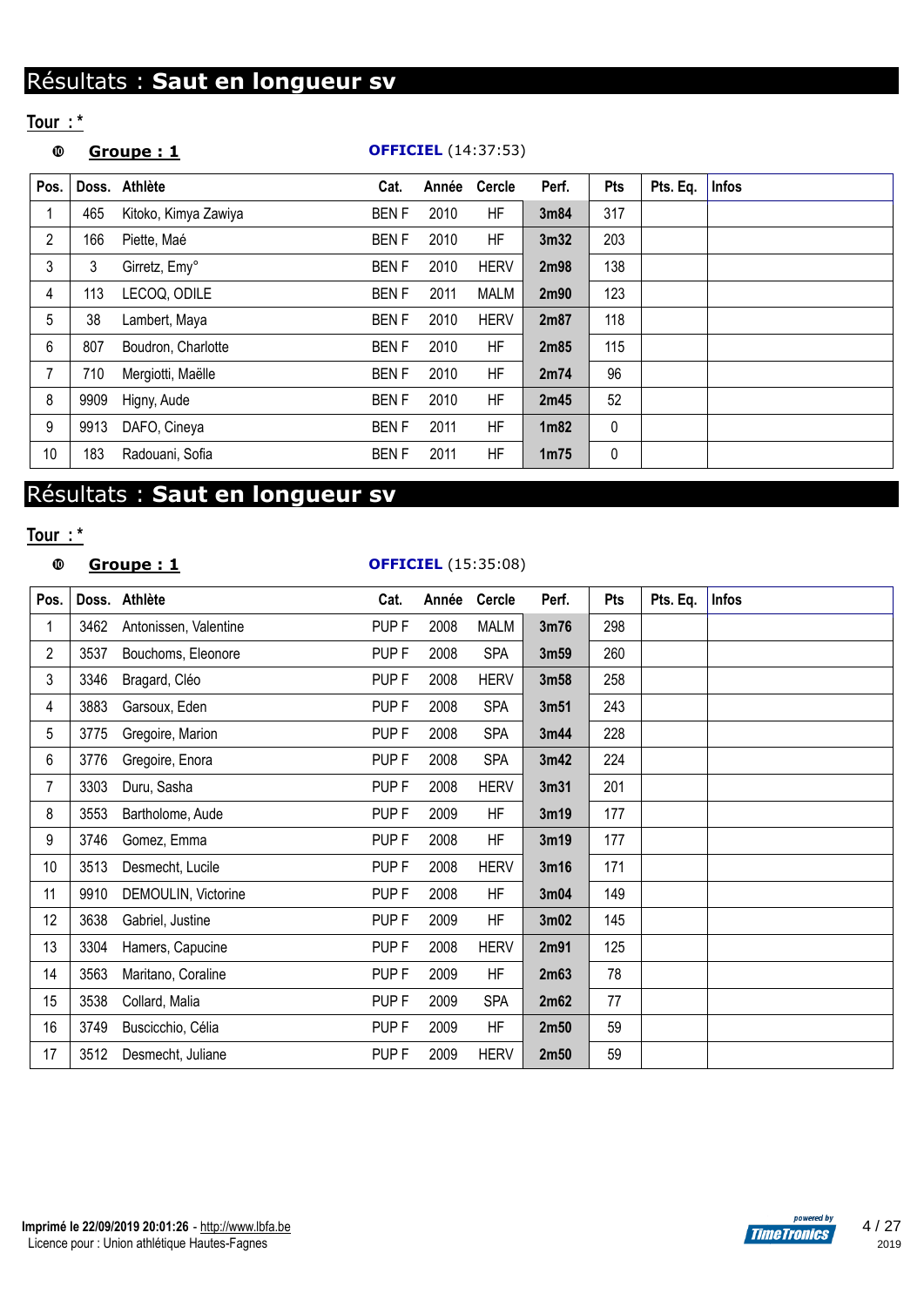## **Groupe : 1 OFFICIEL** (15:31:04) **Pos. Doss. Athlète Cat. Année Cercle Perf. Pts Pts. Eq. Infos** 9900 TILKIN, Mathis BEN M 2011 MALM **31m36** 297 460 Schaus, Guillaume BEN M 2010 HERV **28m92** 266 748 Collin, Adrien BEN M 2010 HERV **28m62** 262 192 Bemelmans, Félix BEN M 2011 SPA **26m32** 232 260 Delhasse, Nathan BEN M 2010 HF **24m53** 209 258 Wansart, Matias BEN M 2010 HF **23m81** 200 9906 MERCIER, Victor BEN M 2011 HF **21m82** 175 259 Close, Yanis BEN M 2010 HF **19m25** 142 670 Marechal, Antoine BEN M 2011 HF **17m99** 126 630 Jaspar, Arnaud BEN M 2011 HF **13m36** 69 9914 BEN ACHOUR, Noam BEN M 2010 HF **13m19** 67 832 Plunus, Timothée BEN M 2011 HERV **9m50** 22

# Résultats : **Lancer du poids 2,000kg**

**Tour : \***

# **Groupe : 1 OFFICIEL** (15:28:38)

| Pos.           |      | Doss. Athlète        | Cat.  | Année | <b>Cercle</b> | Perf. | Pts | Pts. Eq. | <b>Infos</b> |
|----------------|------|----------------------|-------|-------|---------------|-------|-----|----------|--------------|
|                | 2677 | Frans, Adrien        | PUP M | 2008  | <b>HERV</b>   | 7m59  | 386 |          |              |
| $\overline{2}$ | 2861 | Marchand, Simon      | PUP M | 2008  | <b>SPA</b>    | 7m36  | 371 |          |              |
| 3              | 2948 | Wynants, Arthur      | PUP M | 2008  | <b>HF</b>     | 6m12  | 289 |          |              |
| 4              | 2876 | Boudron, Jules       | PUP M | 2009  | <b>HF</b>     | 6m06  | 285 |          |              |
| 5              | 2874 | Baikry, Nathan       | PUP M | 2008  | <b>HF</b>     | 5m91  | 275 |          |              |
| 6              | 2882 | Magis, Maxime        | PUP M | 2008  | HF            | 5m64  | 257 |          |              |
| 7              | 3422 | Debougnoux, Nathan   | PUP M | 2008  | HF            | 5m62  | 256 |          |              |
| 8              | 3518 | Plunus, Romain       | PUP M | 2009  | <b>HERV</b>   | 5m54  | 251 |          |              |
| 9              | 2951 | Vanoosthuyze, Romain | PUP M | 2009  | <b>HF</b>     | 5m50  | 248 |          |              |
| 10             | 3852 | Sirel, Rait          | PUP M | 2009  | <b>SPA</b>    | 4m73  | 198 |          |              |
| 11             | 3086 | Foguenne, Pierre     | PUP M | 2009  | ΗF            | 4m24  | 167 |          |              |

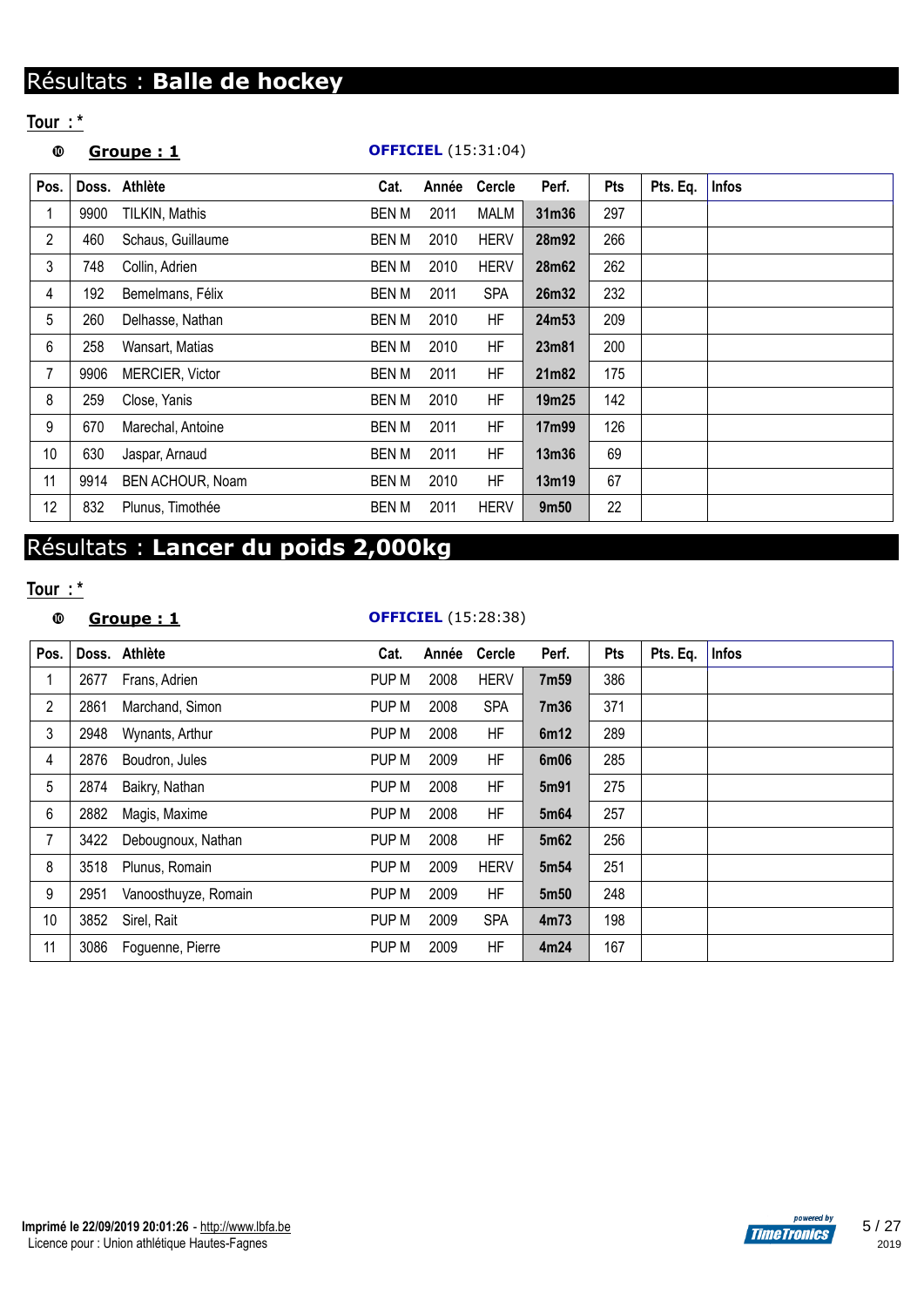# Résultats : **lancer du disque 0,750kg**

## **Tour : \***

# **Groupe : 1 OFFICIEL** (15:26:34) **Pos. Doss. Athlète Cat. Année Cercle Perf. Pts Pts. Eq. Infos** Spronck, Naël MIN M 2007 HERV **DNS** 0 Lemaire, Noah MIN M 2007 HF **NM** 0

| 0094 | Lemaire, Noan     | IVIIIN IVI | ZUU I | пг         | <b>INIVI</b>      | υ   |  |  |
|------|-------------------|------------|-------|------------|-------------------|-----|--|--|
| 9902 | LAK, Tyrone       | MIN M      | 2006  | <b>NED</b> | 37m65             | 669 |  |  |
| 6888 | Dauchat, Cyril    | MIN M      | 2006  | HF         | 32m69             | 561 |  |  |
| 5897 | Witwrouw, Maxence | MIN M      | 2007  | HF         | 24m77             | 393 |  |  |
| 6124 | Garsoux, Clement  | MIN M      | 2006  | <b>SPA</b> | 23m61             | 369 |  |  |
| 5867 | Rensonnet, Samuel | min M      | 2006  | HF         | 19m32             | 281 |  |  |
| 6900 | Piette, Tom       | MIN M      | 2006  | HF         | 17m56             | 246 |  |  |
| 6123 | Counet, Romain    | MIN M      | 2007  | <b>SPA</b> | 17m20             | 239 |  |  |
| 6890 | Delbushaye, Noé   | MIN M      | 2007  | HF         | 15m58             | 207 |  |  |
| 6247 | Goossens, Nicolas | min M      | 2007  | <b>SPA</b> | 15m39             | 203 |  |  |
| 6746 | Devel, Adrien     | MIN M      | 2007  | HF         | 11 <sub>m90</sub> | 135 |  |  |

# Résultats : **60 mètres**

## **Tour : \***

## **Série : 1 OFFICIEL** (16:01:33)

| Pos. |      | Doss. Athlète      | Cat.        | Année Cercle |           | Perf. | <b>Pts</b> | Pts. Eq. | <b>Infos</b> |
|------|------|--------------------|-------------|--------------|-----------|-------|------------|----------|--------------|
|      | 166  | Piette, Maé        | BEN F       | 2010         | HF        | 10.37 | 347        |          |              |
| റ    | 807  | Boudron, Charlotte | <b>BENF</b> | 2010         | HF        | 10.88 | 252        |          |              |
| 3    | 9909 | Higny, Aude        | <b>BENF</b> | 2010         | HF        | 11.11 | 214        |          |              |
|      | 9913 | DAFO, Cineya       | <b>BENF</b> | 2011         | <b>HF</b> | 11.17 | 205        |          |              |
| ა    | 710  | Mergiotti, Maëlle  | <b>BENF</b> | 2010         | ΗF        | 11.39 | 171        |          |              |

## **Série : 2 OFFICIEL** (16:01:17)

| Pos.           |      | Doss. Athlète        | Cat.        | Année | Cercle      | Perf. | Pts | Pts. Eq. | Infos |
|----------------|------|----------------------|-------------|-------|-------------|-------|-----|----------|-------|
|                | 465  | Kitoko, Kimya Zawiya | <b>BENF</b> | 2010  | ΗF          | 9.29  | 590 |          |       |
| $\overline{2}$ |      | Girretz, Emy°        | BEN F       | 2010  | <b>HERV</b> | 10.04 | 415 |          |       |
| 3              | 113  | LECOQ, ODILE         | <b>BENF</b> | 2011  | MALM        | 10.56 | 310 |          |       |
| 4              | 38   | Lambert, Maya        | <b>BENF</b> | 2010  | <b>HERV</b> | 10.68 | 288 |          |       |
| 5              | 183  | Radouani, Sofia      | <b>BENF</b> | 2011  | ΗF          | 12.01 | 92  |          |       |
| 6              | 9912 | BRATTO, Sienna       | <b>BENF</b> | 2011  | ΗF          | 12.29 | 64  |          |       |

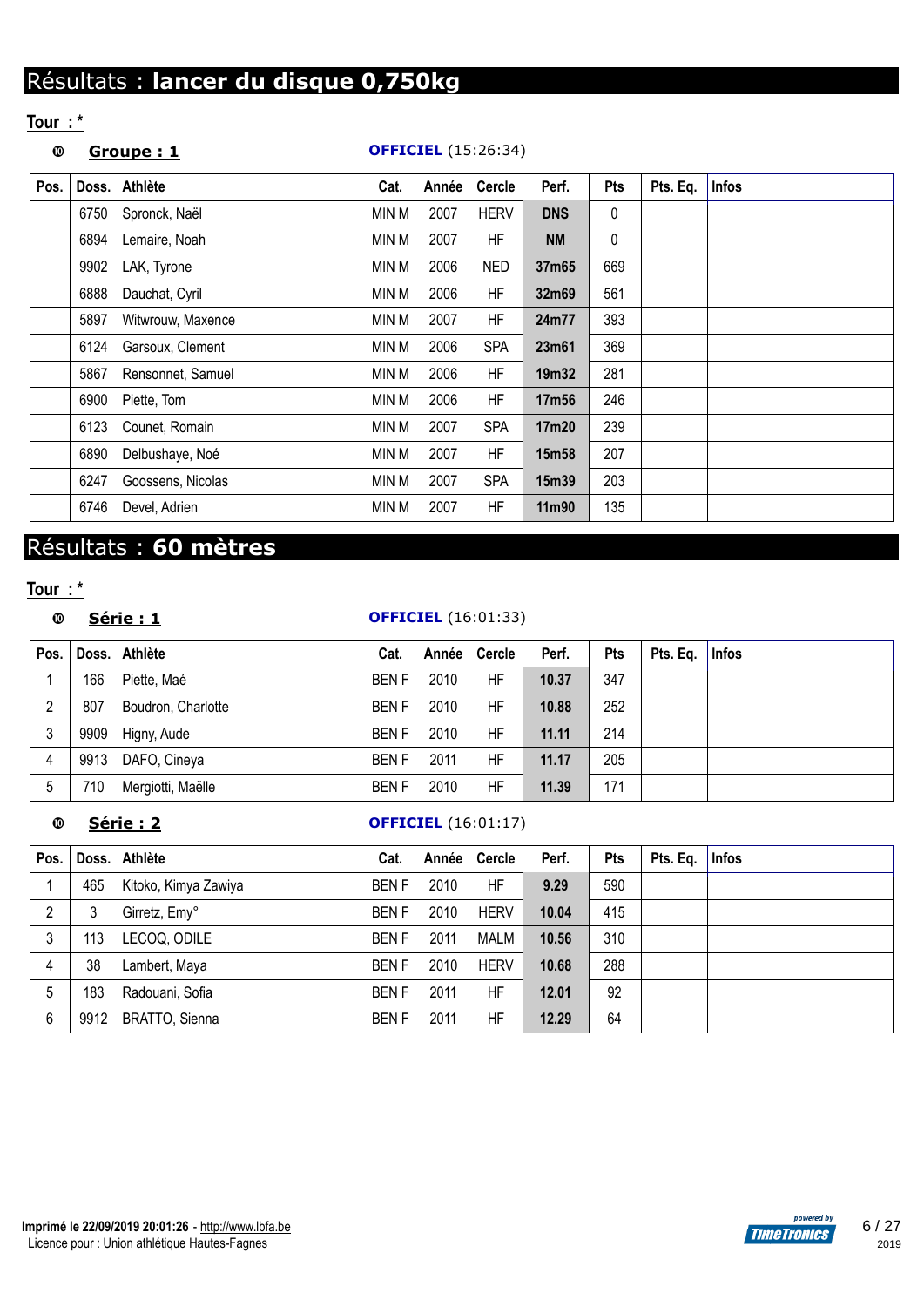## **Groupe : 1 OFFICIEL** (17:13:02)

| Pos.           |      | Doss. Athlète        | Cat.        | Année | <b>Cercle</b> | Perf.            | Pts       | Pts. Eq. | <b>Infos</b> |
|----------------|------|----------------------|-------------|-------|---------------|------------------|-----------|----------|--------------|
|                | 7470 | DEDOYART, Camille    | MIN F       | 2007  | <b>WACO</b>   | 1 <sub>m35</sub> | 516       |          |              |
| $\overline{2}$ | 7184 | Vanoosthuyze, Elyne  | MIN F       | 2007  | <b>HF</b>     | 1 <sub>m35</sub> | 516       |          |              |
| 3              | 7183 | Heinen, Lena         | MIN F       | 2006  | HF            | 1 <sub>m30</sub> | 466       |          |              |
| 4              | 7180 | Vansteenkiste, Marie | MIN F       | 2007  | <b>HF</b>     | 1m25             | 417       |          |              |
| 5              | 6953 | Wittemans, Inge      | MIN F       | 2006  | <b>WACO</b>   | 1 <sub>m20</sub> | 369       |          |              |
| 6              | 7052 | Dethier, Sophie      | MIN F       | 2007  | <b>MALM</b>   | 1 <sub>m20</sub> | 369       |          |              |
| 7              | 7325 | Malmendiez, Léa      | MIN F       | 2007  | <b>HF</b>     | 1 <sub>m20</sub> | 369       |          |              |
| 8              | 9753 | Sirel, Liisa         | MIN F       | 2007  | <b>SPA</b>    | 1m15             | 323       |          |              |
| 9              | 7055 | Pirotte, Éloïse      | MIN F       | 2007  | <b>MALM</b>   | 1m15             | 323       |          |              |
| 10             | 7111 | Parmentier, Louise   | MIN F       | 2007  | <b>SPA</b>    | 1 <sub>m10</sub> | 278       |          |              |
| 11             | 7107 | Collard, Alexia      | MIN F       | 2007  | <b>SPA</b>    | 1 <sub>m10</sub> | 278       |          |              |
| 12             | 7109 | Lecluse, Valentine   | MIN F       | 2007  | <b>SPA</b>    | 1 <sub>m10</sub> | 278       |          |              |
|                | 9907 | JASPAR, Anne         | <b>MINF</b> | 2006  | HF            | <b>DNS</b>       | $\pmb{0}$ |          |              |

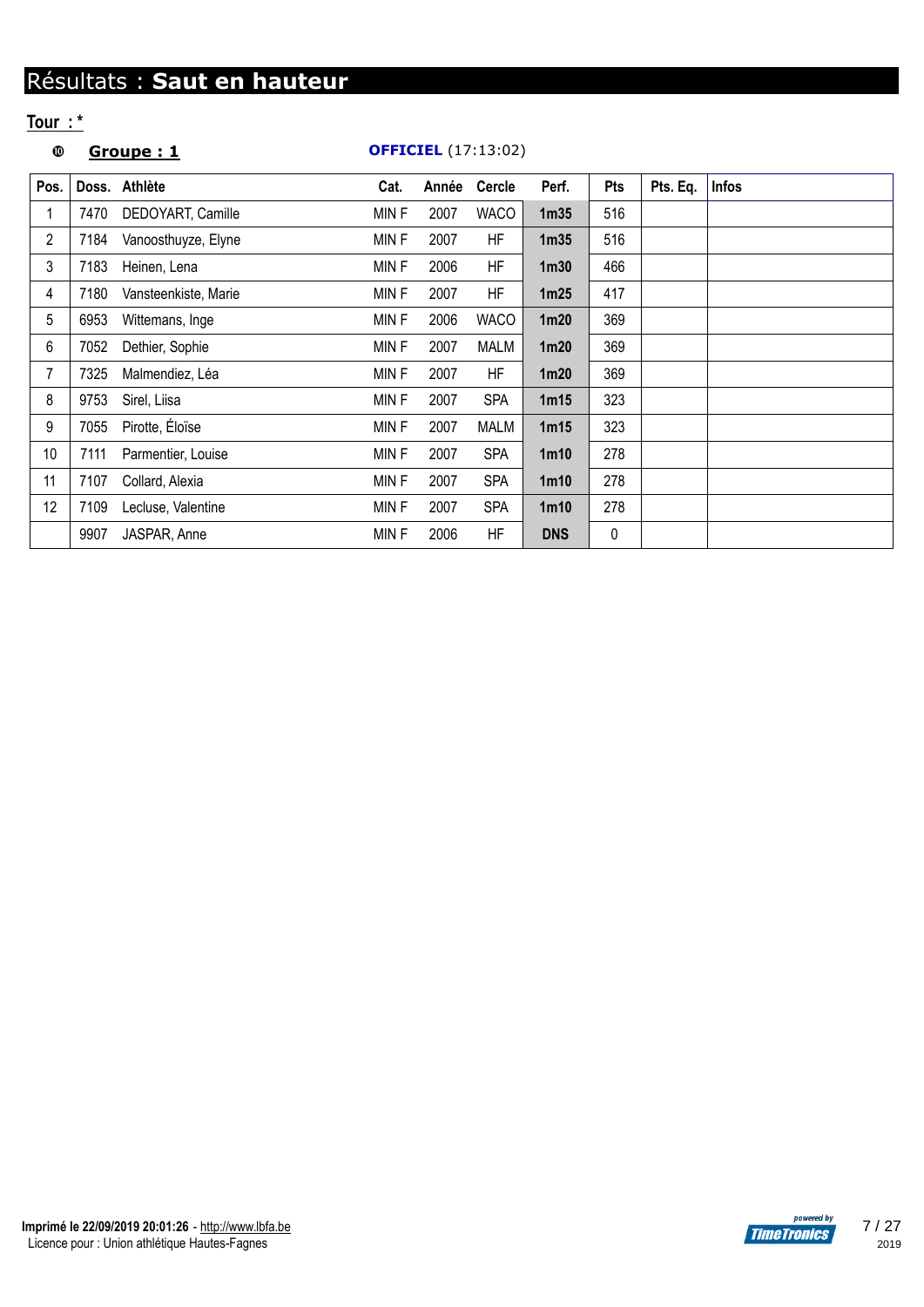# Résultats : **60 mètres**

**Tour : \***

## **Série : 1 OFFICIEL** (16:02:38)

| Pos. |      | Doss. Athlète    | Cat.  |      | Année Cercle | Perf. | <b>Pts</b> | Pts. Eq. | $ $ Infos |
|------|------|------------------|-------|------|--------------|-------|------------|----------|-----------|
|      | 259  | Close, Yanis     | BEN M | 2010 | HF           | 9.66  | 500        |          |           |
|      | 748  | Collin, Adrien   | BEN M | 2010 | <b>HERV</b>  | 10.26 | 369        |          |           |
| ົ    | 192  | Bemelmans, Félix | BEN M | 2011 | <b>SPA</b>   | 10.56 | 310        |          |           |
|      | 9906 | MERCIER, Victor  | BEN M | 2011 | HF           | 10.64 | 295        |          |           |

### **Série : 2 OFFICIEL** (16:03:11)

| Pos. |      | Doss. Athlète     | Cat.         | Année | Cercle      | Perf. | Pts | Pts. Eq. | <b>Infos</b> |
|------|------|-------------------|--------------|-------|-------------|-------|-----|----------|--------------|
|      | 9900 | TILKIN, Mathis    | <b>BEN M</b> | 2011  | MALM        | 9.34  | 577 |          |              |
|      | 260  | Delhasse, Nathan  | BEN M        | 2010  | ΗF          | 10.10 | 402 |          |              |
|      | 630  | Jaspar, Arnaud    | <b>BEN M</b> | 2011  | HF          | 10.69 | 286 |          |              |
| 4    | 460  | Schaus, Guillaume | <b>BEN M</b> | 2010  | <b>HERV</b> | 10.89 | 250 |          |              |
| 5    | 832  | Plunus, Timothée  | BEN M        | 2011  | <b>HERV</b> | 11.04 | 225 |          |              |

### **Série : 3 OFFICIEL** (16:04:09)

| Pos. |      | Doss. Athlète              | Cat.  |      | Année Cercle | Perf.      | <b>Pts</b> | Pts. Eq. | <b>Infos</b> |
|------|------|----------------------------|-------|------|--------------|------------|------------|----------|--------------|
|      | 9914 | BEN ACHOUR, Noam           | BEN M | 2010 | HF           | 10.20      | 381        |          |              |
|      | 258  | Wansart, Matias            | BEN M | 2010 | HF.          | 10.22      | 377        |          |              |
|      | 629  | Jaspar, Alexandre          | BEN M | 2011 | HF           | 11.29      | 186        |          |              |
|      | 1110 | Ngombo Vinda, James-Edward | BEN M | 2011 | <b>RFCL</b>  | <b>DNS</b> | 0          |          |              |
|      | 670  | Marechal, Antoine          | BEN M | 2011 | ΗF           | <b>DNS</b> | 0          |          |              |

# Résultats : **Saut en longueur sv**

**Tour : \***

## **Groupe : 1 OFFICIEL** (16:08:06)

| Pos. |      | Doss. Athlète     | Cat.  | Année | Cercle      | Perf.             | Pts | Pts. Eq. | Infos |
|------|------|-------------------|-------|-------|-------------|-------------------|-----|----------|-------|
|      | 5897 | Witwrouw, Maxence | MIN M | 2007  | HF          | 4m78              | 555 |          |       |
| 2    | 6900 | Piette. Tom       | MIN M | 2006  | HF          | 4m34              | 438 |          |       |
| 3    | 6124 | Garsoux, Clement  | MIN M | 2006  | <b>SPA</b>  | 4m29              | 426 |          |       |
| 4    | 6890 | Delbushaye, Noé   | MIN M | 2007  | HF          | 4m03              | 362 |          |       |
| 5    | 6247 | Goossens, Nicolas | MIN M | 2007  | <b>SPA</b>  | 3 <sub>m</sub> 94 | 340 |          |       |
| 6    | 6894 | Lemaire, Noah     | MIN M | 2007  | HF          | 3m90              | 331 |          |       |
|      | 6123 | Counet, Romain    | MIN M | 2007  | <b>SPA</b>  | 3 <sub>m38</sub>  | 216 |          |       |
| 8    | 6746 | Devel, Adrien     | MIN M | 2007  | HF          | 3m11              | 162 |          |       |
|      | 6750 | Spronck, Naël     | MIN M | 2007  | <b>HERV</b> | <b>DNS</b>        | 0   |          |       |

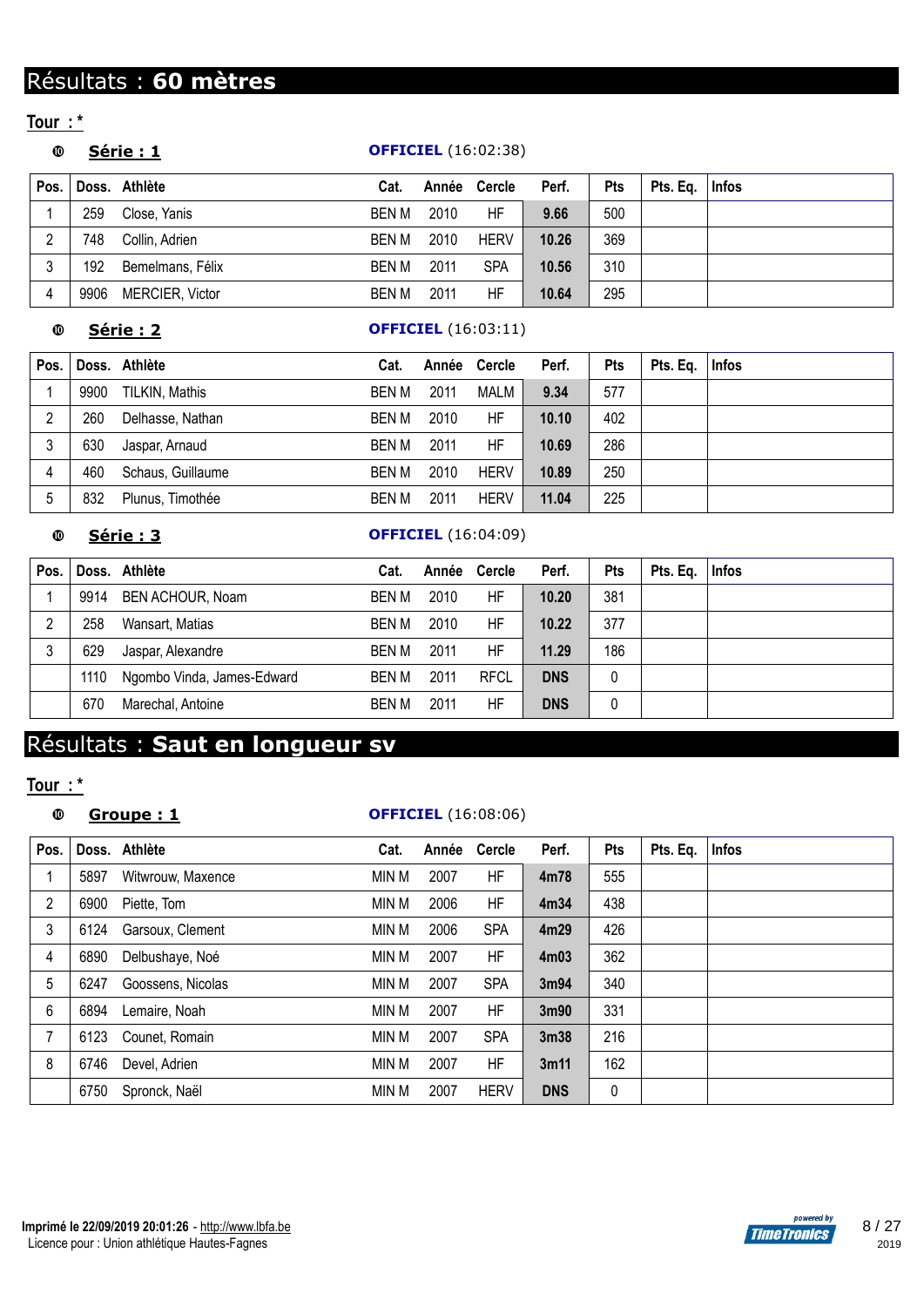# Résultats : **Lancer du poids 4,000kg**

## **Tour : \***

| ◍    |     | Groupe: 1           |       |      | <b>OFFICIEL</b> (15:53:01) |                    |     |          |              |
|------|-----|---------------------|-------|------|----------------------------|--------------------|-----|----------|--------------|
| Pos. |     | Doss. Athlète       | Cat.  |      | Année Cercle               | Perf.              | Pts | Pts. Eq. | <b>Infos</b> |
|      | 406 | Parisse, Aurélien   | CAD M | 2004 | <b>BBS</b>                 | 11m10              | 552 |          |              |
|      | 128 | Caucheteux, Quentin | CAD M | 2004 | <b>SER</b>                 | 11 <sub>m</sub> 03 | 548 |          |              |

## Résultats : **Lancer du poids 5,000kg**

## **Tour : \***

## **Groupe : 1 OFFICIEL** (15:53:54)

| Pos. |      | Doss. Athlète   | Cat.  |      | Année Cercle | Perf.            | <b>Pts</b> | Pts. Eq. | <b>Infos</b> |
|------|------|-----------------|-------|------|--------------|------------------|------------|----------|--------------|
|      | 9903 | De KONING, Teun | SCO M | 2002 | <b>NED</b>   | 17m44            | 940        |          |              |
| C    | 2568 | Humblet, Marius | SCO M | 2003 | HF           | 12m84            | 657        |          |              |
| c    | 9904 | Van Dijk, Sam   | SCO M | 2002 | <b>NED</b>   | 11m65            | 585        |          |              |
| 4    | 2231 | Baikry, Martin  | SCO M | 2003 | HF           | 9m <sub>92</sub> | 481        |          |              |

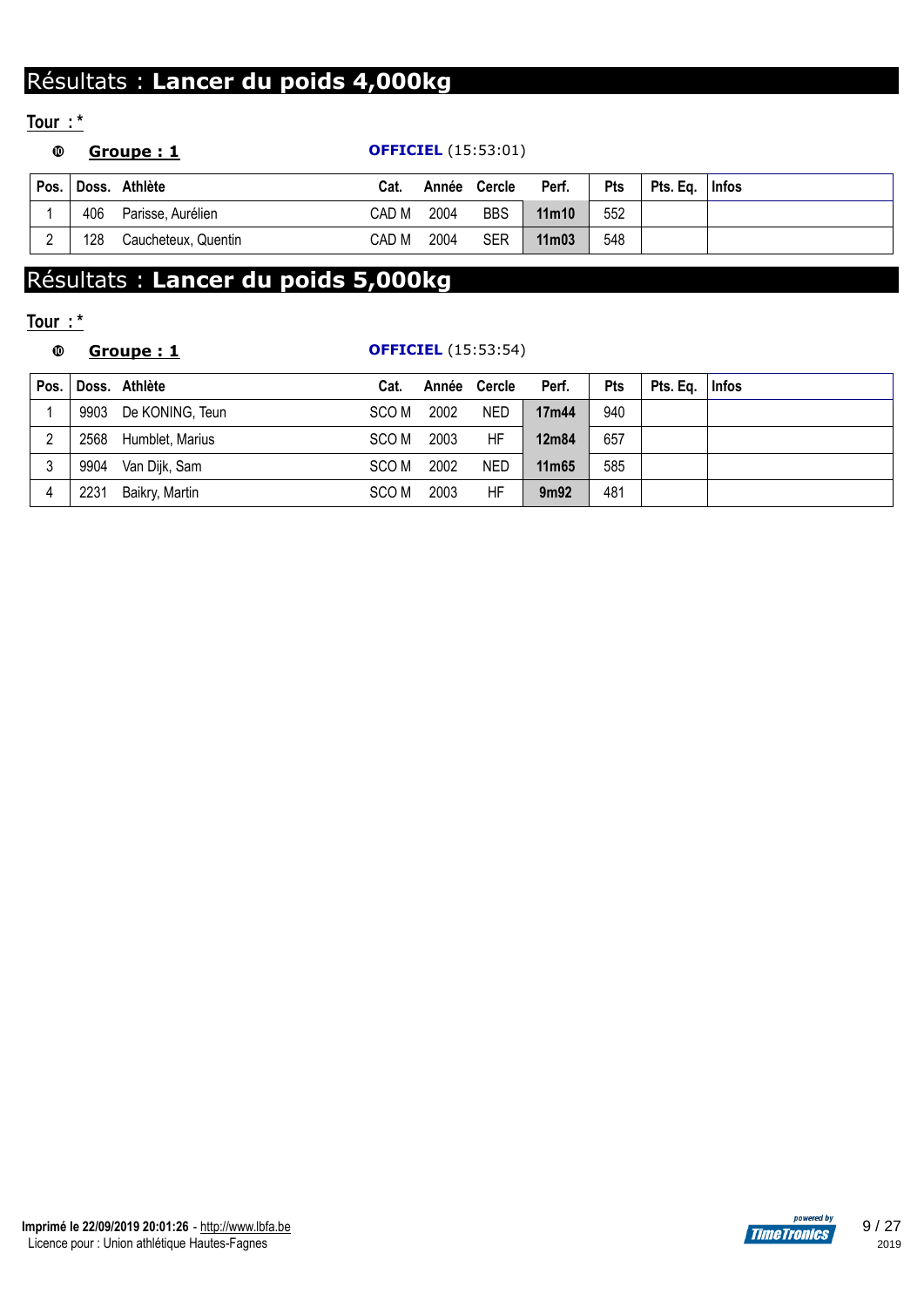# Résultats : **60 mètres**

**Tour : \***

## **Série : 1 OFFICIEL** (16:10:40)

| Pos. |      | Doss. Athlète      | Cat.             | Année | Cercle      | Perf. | <b>Pts</b> | Pts. Eq. | <b>Infos</b> |
|------|------|--------------------|------------------|-------|-------------|-------|------------|----------|--------------|
|      | 3537 | Bouchoms, Eleonore | PUP <sub>F</sub> | 2008  | <b>SPA</b>  | 9.52  | 533        |          |              |
| ∩    | 3746 | Gomez, Emma        | PUP <sub>F</sub> | 2008  | HF          | 10.11 | 400        |          |              |
| 3    | 3304 | Hamers, Capucine   | PUP <sub>F</sub> | 2008  | <b>HERV</b> | 10.25 | 371        |          |              |
| 4    | 3553 | Bartholome, Aude   | PUP F            | 2009  | ΗF          | 10.39 | 343        |          |              |
| 5    | 3638 | Gabriel, Justine   | <b>PUPF</b>      | 2009  | HF          | 10.83 | 261        |          |              |

## **Série : 2 OFFICIEL** (16:11:13)

| Pos. |      | Doss. Athlète         | Cat.  |      | Année Cercle | Perf. | <b>Pts</b> | Pts. Eq.   Infos |  |
|------|------|-----------------------|-------|------|--------------|-------|------------|------------------|--|
|      | 3346 | Bragard, Cléo         | PUP F | 2008 | <b>HERV</b>  | 9.36  | 572        |                  |  |
|      | 3462 | Antonissen, Valentine | PUP F | 2008 | MALM         | 9.47  | 545        |                  |  |
| 3    |      | 3775 Gregoire, Marion | PUP F | 2008 | <b>SPA</b>   | 9.67  | 497        |                  |  |
|      | 3513 | Desmecht, Lucile      | PUP F | 2008 | <b>HERV</b>  | 10.52 | 317        |                  |  |
| 5    | 3512 | Desmecht, Juliane     | PUP F | 2009 | <b>HERV</b>  | 11.63 | 138        |                  |  |

## **Série : 3 OFFICIEL** (16:11:49)

| Pos. |      | Doss. Athlète     | Cat.             | Année | Cercle      | Perf. | Pts | Pts. Eq. | Infos |
|------|------|-------------------|------------------|-------|-------------|-------|-----|----------|-------|
|      | 3883 | Garsoux, Eden     | PUP <sub>F</sub> | 2008  | <b>SPA</b>  | 9.49  | 540 |          |       |
| 2    | 3776 | Gregoire, Enora   | PUP <sub>F</sub> | 2008  | <b>SPA</b>  | 9.96  | 432 |          |       |
| 3    | 3303 | Duru, Sasha       | PUP <sub>F</sub> | 2008  | <b>HERV</b> | 10.54 | 314 |          |       |
| 4    | 3749 | Buscicchio, Célia | PUP <sub>F</sub> | 2009  | ΗF          | 11.23 | 195 |          |       |
| 5    | 3538 | Collard, Malia    | PUP <sub>F</sub> | 2009  | <b>SPA</b>  | 11.27 | 189 |          |       |

## **Série : 4 OFFICIEL** (16:12:15)

| Pos. |      | Doss. Athlète       | Cat.             |      | Année Cercle | Perf. | <b>Pts</b> | Pts. Eq. | <b>Infos</b> |
|------|------|---------------------|------------------|------|--------------|-------|------------|----------|--------------|
|      | 3753 | Mosbeux, Emma       | PUP F            | 2008 | HF           | 9.87  | 452        |          |              |
| 2    | 9910 | DEMOULIN, Victorine | PUP <sub>F</sub> | 2008 | HF           | 9.97  | 430        |          |              |
|      | 3796 | GOFFINET, LISON     | PUP F            | 2009 | MALM         | 10.18 | 385        |          |              |
|      | 3563 | Maritano, Coraline  | PUP F            | 2009 | HF           | 10.66 | 291        |          |              |

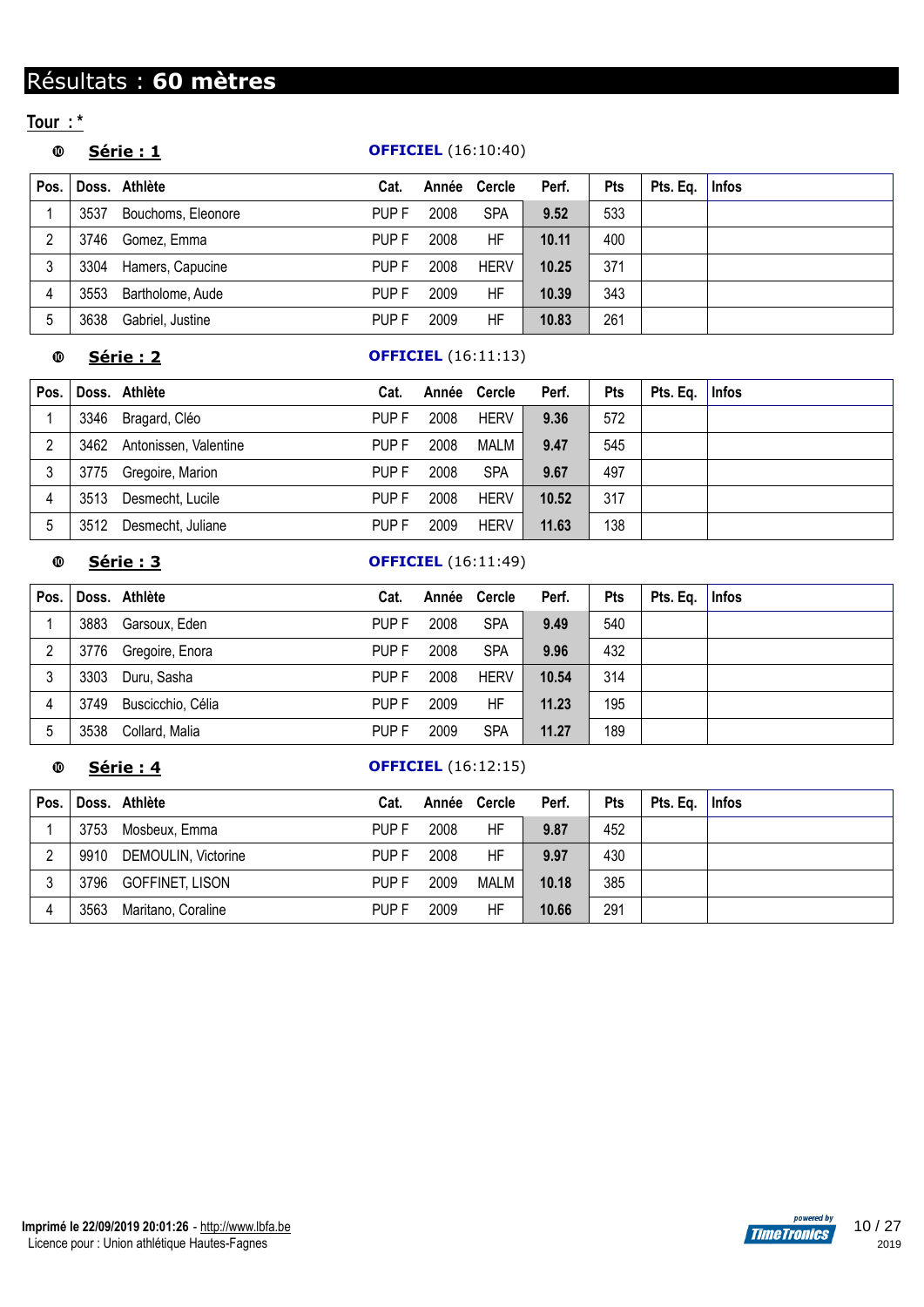# Résultats : **60 mètres**

**Tour : \***

## **Série : 1 OFFICIEL** (16:13:37)

| Pos. |      | Doss. Athlète        | Cat.  | Année | Cercle      | Perf. | <b>Pts</b> | Pts. Eq. | Infos |
|------|------|----------------------|-------|-------|-------------|-------|------------|----------|-------|
|      | 2677 | Frans, Adrien        | PUP M | 2008  | <b>HERV</b> | 9.77  | 474        |          |       |
| 2    | 2874 | Baikry, Nathan       | PUP M | 2008  | HF          | 9.79  | 470        |          |       |
| 3    | 2861 | Marchand, Simon      | PUP M | 2008  | <b>SPA</b>  | 9.81  | 465        |          |       |
| 4    | 3518 | Plunus, Romain       | PUP M | 2009  | <b>HERV</b> | 10.51 | 319        |          |       |
| 5    | 2951 | Vanoosthuyze, Romain | PUP M | 2009  | HF          | 10.98 | 235        |          |       |
| 6    | 3086 | Foguenne, Pierre     | PUP M | 2009  | HF          | 11.09 | 217        |          |       |

## **Série : 2 OFFICIEL** (16:14:16)

| Pos. |      | Doss. Athlète      | Cat.  | Année | Cercle      | Perf. | Pts | Pts. Eq. | <b>Infos</b> |
|------|------|--------------------|-------|-------|-------------|-------|-----|----------|--------------|
|      | 2876 | Boudron, Jules     | PUP M | 2009  | ΗF          | 9.73  | 484 |          |              |
|      | 3422 | Debougnoux, Nathan | PUP M | 2008  | ΗF          | 9.83  | 461 |          |              |
| 3    | 2882 | Magis, Maxime      | PUP M | 2008  | <b>HF</b>   | 10.27 | 367 |          |              |
| 4    | 2671 | Wittemans, Tijl    | PUP M | 2008  | <b>WACO</b> | 10.28 | 365 |          |              |
| 5    | 3852 | Sirel, Rait        | PUP M | 2009  | <b>SPA</b>  | 10.43 | 335 |          |              |
| 6    | 2948 | Wynants, Arthur    | PUP M | 2008  | HF          | 10.54 | 314 |          |              |

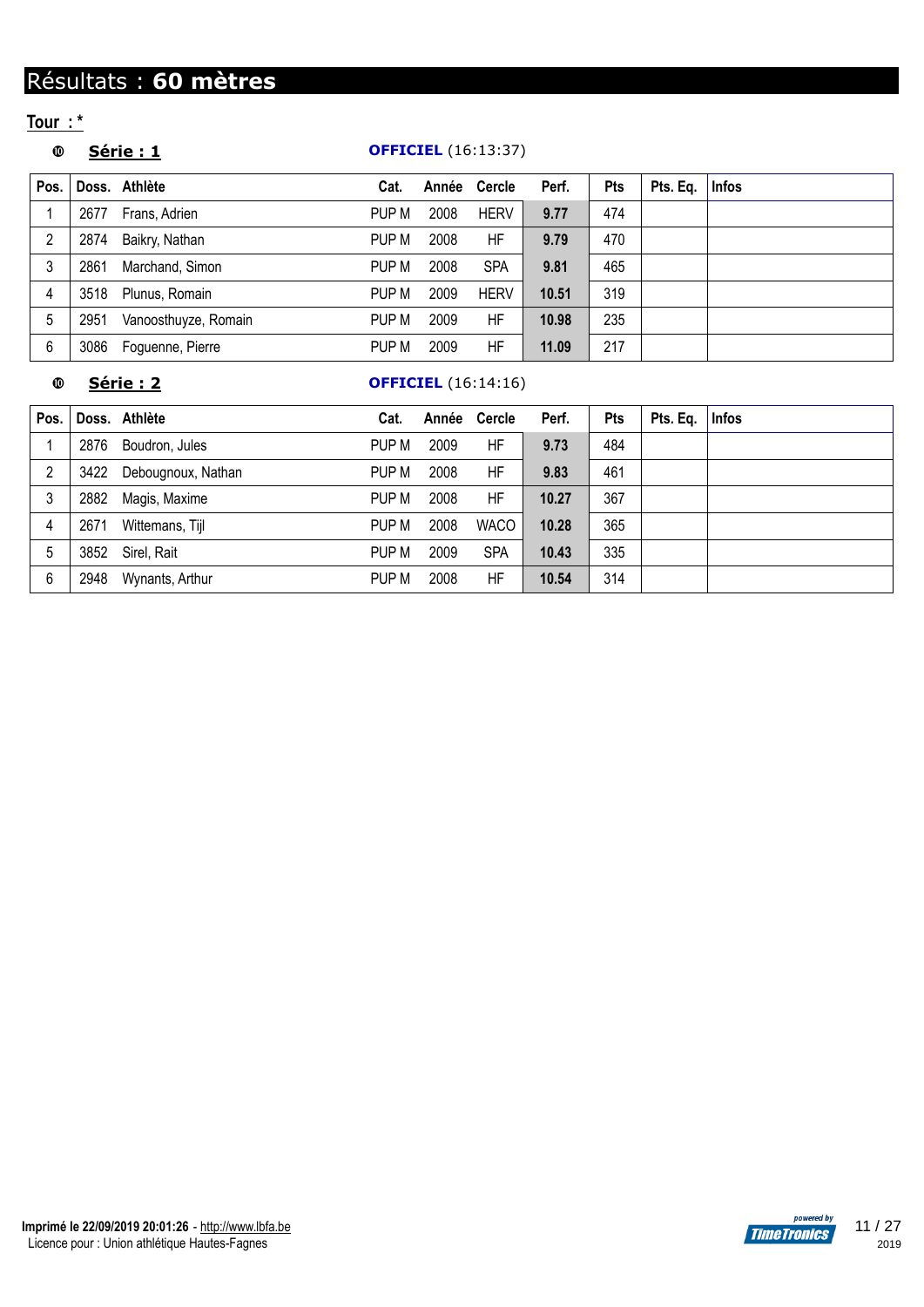## **Groupe : 1 OFFICIEL** (18:42:46)

| Pos.           |      | Doss. Athlète                 | Cat.             | Année | <b>Cercle</b> | Perf.                         | <b>Pts</b> | Pts. Eq. | <b>Infos</b> |
|----------------|------|-------------------------------|------------------|-------|---------------|-------------------------------|------------|----------|--------------|
| 1              | 3129 | Plunus, Séverine              | W40              | 1979  | <b>HERV</b>   | 3 <sub>m</sub> 0 <sub>3</sub> | 575        |          |              |
| $\overline{2}$ | 248  | Fonteyn, Martin               | CAD M            | 2005  | <b>CSDY</b>   | 2m93                          | 340        |          |              |
| 3              | 105  | Evans, Cassandre              | JUN F            | 2001  | <b>HUY</b>    | 2m83                          | 500        |          |              |
| 4              | 5250 | LESSIRE, Olivier              | M40              | 1976  | <b>IAAC</b>   | 2m83                          | 316        |          |              |
| 5              | 166  | Riga, Hadrien                 | <b>JUN M</b>     | 2000  | <b>HUY</b>    | 2m83                          | 316        |          |              |
| 6              | 1159 | De Meue, Mathilde             | <b>SENF</b>      | 1998  | <b>CSDY</b>   | 2m83                          | 500        |          |              |
| $\overline{7}$ | 1601 | Simar, Floryan                | <b>SENM</b>      | 1998  | <b>SPA</b>    | 2m83                          | 316        |          |              |
| 8              | 2578 | Nadrin, Benjamin              | SCO <sub>M</sub> | 2003  | <b>SPA</b>    | 2m73                          | 293        |          |              |
| 9              | 1898 | DE TAEYE, LORE                | CAD <sub>F</sub> | 2004  | <b>RCT</b>    | 2m63                          | 427        |          |              |
| 10             | 3189 | Lilien, Anouk                 | W40              | 1978  | <b>RFCL</b>   | 2m63                          | 427        |          |              |
| 11             | 157  | Rensonnet, Julien             | CAD <sub>M</sub> | 2004  | <b>HF</b>     | 2m63                          | 271        |          |              |
| 12             | 435  | Rans, Alexane                 | CAD <sub>F</sub> | 2004  | <b>HERV</b>   | 2m63                          | 427        |          |              |
| 13             | 2158 | VANHEUSDEN, OLIVIA            | CAD <sub>F</sub> | 2005  | <b>RCT</b>    | 2m53                          | 392        |          |              |
| 14             | 158  | Meiers, Mathis                | CAD M            | 2005  | <b>HF</b>     | 2m43                          | 227        |          |              |
| 15             | 2176 | LAZARD, MAURANNE              | CAD <sub>F</sub> | 2004  | <b>TACT</b>   | 2m33                          | 325        |          |              |
| 16             | 6910 | Hamers, Coline                | <b>MINF</b>      | 2006  | <b>HERV</b>   | 2m23                          | 446        |          |              |
| 17             | 6758 | MINGIEDI M'PEMBELE VOVA, Yaël | MIN M            | 2006  | <b>WACO</b>   | 2m23                          | 446        |          |              |
| 18             | 5    | Monsez, Bastien               | CAD M            | 2005  | <b>HERV</b>   | 2m13                          | 165        |          |              |
| 19             | 6888 | Dauchat, Cyril                | <b>MIN M</b>     | 2006  | HF            | 2m13                          | 405        |          |              |
| 20             | 5897 | Witwrouw, Maxence             | MIN M            | 2007  | <b>HF</b>     | 2m <sub>03</sub>              | 364        |          |              |
| 21             | 6    | Monsez, Lucas                 | CAD <sub>M</sub> | 2005  | <b>HERV</b>   | 1 <sub>m</sub> 93             | 127        |          |              |
|                | 7184 | Vanoosthuyze, Elyne           | MIN F            | 2007  | <b>HF</b>     | <b>DNS</b>                    | $\pmb{0}$  |          |              |
|                | 7180 | Vansteenkiste, Marie          | MINF             | 2007  | <b>HF</b>     | <b>DNS</b>                    | 0          |          |              |
|                | 6746 | Devel, Adrien                 | MIN M            | 2007  | <b>HF</b>     | <b>DNS</b>                    | $\pmb{0}$  |          |              |
|                | 6894 | Lemaire, Noah                 | MIN M            | 2007  | <b>HF</b>     | <b>NM</b>                     | $\pmb{0}$  |          |              |
|                |      |                               |                  |       |               |                               |            |          |              |

# Résultats : **Lancer du poids 7,260kg**

## **Tour : \***

## **Groupe : 1 OFFICIEL** (17:05:56)

| Pos. | Doss. | <b>Athlète</b>  | Cat. | Année | <b>Cercle</b> | Perf. | <b>Pts</b> | Pts. Eq. | $ $ Infos |
|------|-------|-----------------|------|-------|---------------|-------|------------|----------|-----------|
|      | 4535  | Gelise, Laurent | M35  | 1980  | <b>RFCL</b>   | 9m11  | 452        |          |           |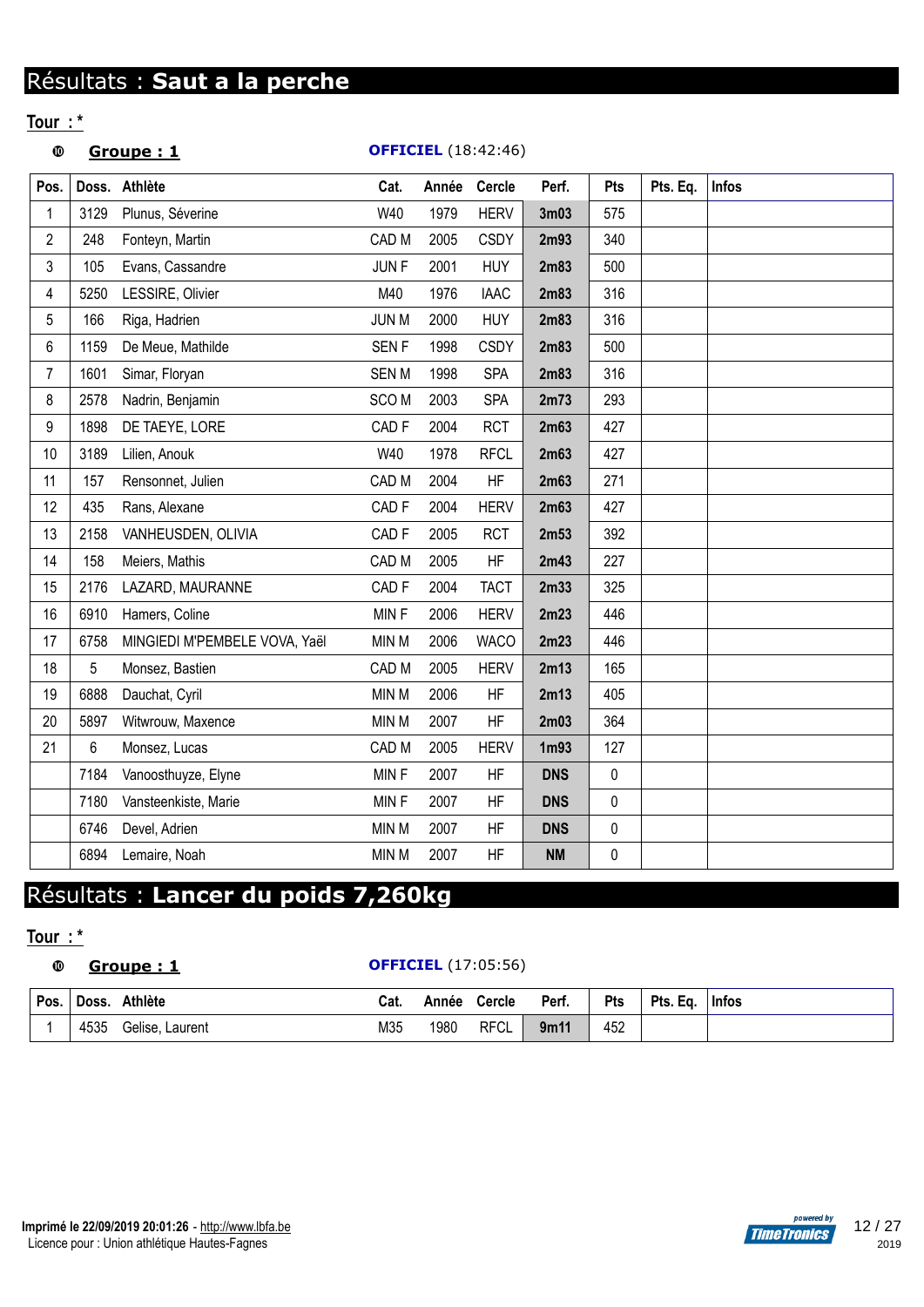# Résultats : **Lancer du poids 7,260kg**

## **Tour : \***

| ◍      |      | Groupe: 1              |              |      | <b>OFFICIEL</b> (17:03:47) |       |     |          |              |
|--------|------|------------------------|--------------|------|----------------------------|-------|-----|----------|--------------|
| Pos.   |      | Doss. Athlète          | Cat.         |      | Année Cercle               | Perf. | Pts | Pts. Eq. | <b>Infos</b> |
|        | 1942 | Paquot, Kevin          | <b>SEN M</b> | 1999 | <b>RFCL</b>                | 14m64 | 768 |          |              |
| 2      | 9905 | GILISSEN, Lars         | SEN M        | 1996 | <b>NED</b>                 | 12m38 | 629 |          |              |
| 3      | 1647 | Parisse, Arnaud        | <b>SEN M</b> | 1995 | <b>BBS</b>                 | 10m69 | 527 |          |              |
|        |      | Résultats : 100 mètres |              |      |                            |       |     |          |              |
| Tour:* |      |                        |              |      |                            |       |     |          |              |

## **Série : 1 OFFICIEL** (16:53:51) Vent : +0.0 m/s

| Pos. |      | Doss. Athlète    | Cat.  |      | Année Cercle               | Perf. | <b>Pts</b>       | Pts. Eq. | $ $ Infos |
|------|------|------------------|-------|------|----------------------------|-------|------------------|----------|-----------|
|      | 434  | Bragard, Chloé   | CAD F | 2004 | <b>HERV</b>                | 13.71 | 650              |          |           |
| 2    | 2744 | Frans, Emma      | SCO F | 2003 | <b>SPA</b>                 | 14.36 | 549              |          |           |
| 3    | 3159 | Houyoux, Alyssa  | SCO F | 2002 | <b>RFCL</b>                | 14.47 | 533              |          |           |
| 4    | 695  | Frisschen, Lise  | CAD F | 2004 | HF                         | 14.65 | 506              |          |           |
| 5    | 163  | Jennes, Florence | CAD F | 2004 | <b>HERV</b>                | 15.07 | 447              |          |           |
| ◍    |      | Série: 2         |       |      | <b>OFFICIEL</b> (16:54:37) |       | Vent: $+0.1$ m/s |          |           |

| Pos. |      | Doss. Athlète        | Cat.             | Année Cercle |             | Perf. | <b>Pts</b> | Pts. Eq. | <b>∣Infos</b> |
|------|------|----------------------|------------------|--------------|-------------|-------|------------|----------|---------------|
|      | 467  | Jennes, Estelle      | CAD F            | 2004         | <b>HERV</b> | 14.04 | 598        |          |               |
| 2    | 2676 | Bidwaya, Pauline     | SCO F            | 2002         | <b>RFCL</b> | 14.08 | 592        |          |               |
|      | 1399 | <b>BREBAN, LINDE</b> | CAD <sub>F</sub> | 2004         | ADD         | 14.90 | 471        |          |               |
| 4    | 896  | Massuir, Heloise     | CAD F            | 2004         | HF          | 15.06 | 449        |          |               |
| 5    | 153  | Lovetere, Eva        | <b>JUNF</b>      | 2001         | RFCL        | 15.17 | 434        |          |               |

## **0 Série : 3 OFFICIEL** (16:55:19) Vent : -1.3 m/s

| Pos.           |      | Doss. Athlète            | Cat.        | Année | <b>Cercle</b> | Perf.      | <b>Pts</b> | Pts. Eq. | <b>Infos</b> |
|----------------|------|--------------------------|-------------|-------|---------------|------------|------------|----------|--------------|
|                | 135  | SCHROEDER, SOPHIA        | CAD F       | 2005  | MALM          | 14.11      | 587        |          |              |
| $\overline{2}$ | 445  | Counet, Margaux          | CAD F       | 2005  | <b>SPA</b>    | 14.55      | 521        |          |              |
| 3              | 166  | Chapelier, Emma          | CAD F       | 2005  | ΗF            | 14.64      | 508        |          |              |
| 4              | 89   | Folini, Camille          | CAD F       | 2005  | RFCL          | 14.97      | 461        |          |              |
| 5              | 875  | Top, Louisa              | CAD F       | 2005  | HF            | 15.48      | 393        |          |              |
|                | 1380 | Callebaut, Ange-Victoria | <b>SENF</b> | 1999  | WS            | <b>DNS</b> | 0          |          |              |

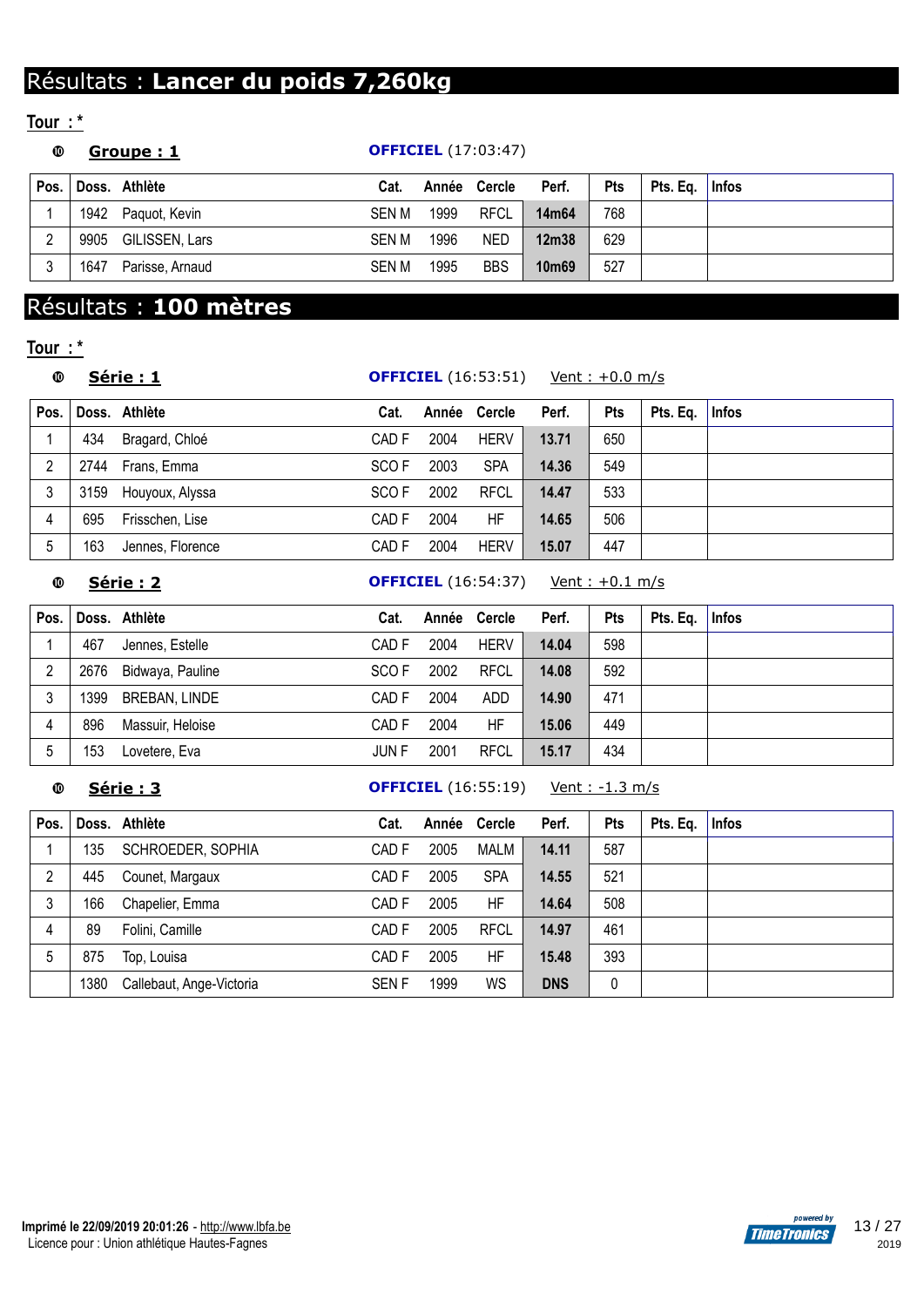# Résultats : **100 mètres**

**Tour : \***

# **Série : 1 OFFICIEL** (16:58:05) Vent : -0.4 m/s **Pos. Doss. Athlète Cat. Année Cercle Perf. Pts Pts. Eq. Infos** 1 1909 Fon, Brandon° SEN M 1999 RFCL **11.10** 838 2 3648 Joannes, Loic SEN M 1994 CSDY **11.64** 723 3 1217 Secci, Diego SEN M 1999 SER **12.14** 624 4 706 Crepin, Yassin CAD M 2004 HF **13.03** 463 5 131 Mohring, Jonas CAD M 2005 HF **14.43** 254

| 10 | verie : |  |
|----|---------|--|
|    |         |  |

**OFFICIEL** (16:58:41) Vent : -1.0 m/s

| Pos. |      | Doss. Athlète                   | Cat.  | Année | Cercle      | Perf. | <b>Pts</b> | Pts. Eq. | <b>Infos</b> |
|------|------|---------------------------------|-------|-------|-------------|-------|------------|----------|--------------|
|      | 1882 | Tekitsa Kenfack, Frank Lorenzo° | SEN M | 1998  | <b>CABW</b> | 11.51 | 750        |          |              |
|      | 3667 | Uwamungu-Ngira, Olivier         | SEN M | 1996  | <b>RESC</b> | 11.75 | 701        |          |              |
| 3    | 2610 | Abiuso, Alexis                  | SCO M | 2003  | <b>RFCL</b> | 12.31 | 591        |          |              |
| 4    | 346  | Sampson, Yanni                  | CAD M | 2004  | <b>HUY</b>  | 12.60 | 538        |          |              |
|      | 142  | Francois, Simon                 | JUN M | 2001  | <b>CSDY</b> | 12.64 | 531        |          |              |

**0 Série : 3 OFFICIEL** (16:59:19) Vent : -1.8 m/s

| Pos. |      | Doss. Athlète          | Cat.         | Année Cercle |             | Perf. | <b>Pts</b> | Pts. Eq. | Infos |
|------|------|------------------------|--------------|--------------|-------------|-------|------------|----------|-------|
|      | 193  | Piengeon, Hadrien      | JUN M        | 2000         | <b>CABW</b> | 11.36 | 782        |          |       |
|      | 462  | Lo Bianco, Joshua      | CAD M        | 2005         | <b>RFCL</b> | 11.70 | 711        |          |       |
|      | 1351 | Schauwers, François    | <b>SEN M</b> | 1996         | <b>SPA</b>  | 12.04 | 643        |          |       |
| 4    | 2374 | Hamiot, Florian        | SCO M        | 2002         | MALM        | 12.64 | 531        |          |       |
| 5    | 6723 | <b>BERVOETS, RONNY</b> | M50          | 1965         | LOOI        | 13.82 | 338        |          |       |

## Résultats : **Saut en hauteur**

## **Tour : \***

## **Groupe : 1 OFFICIEL** (19:09:08)

| Pos. |      | Doss. Athlète     | Cat.  |      | Année Cercle | Perf.            | <b>Pts</b> | Pts. Eq.   Infos |  |
|------|------|-------------------|-------|------|--------------|------------------|------------|------------------|--|
|      |      | 2302 Reip, Martin | SCO M | 2003 | HF           | 1 <sub>m80</sub> | 627        |                  |  |
|      | 1960 | Tempels, Simon    | SEN M | 1996 | HF           | $1m$ 70          | 544        |                  |  |
|      | 78   | Winand, Garry     | JUN M | 2001 | <b>SPA</b>   | 1 <sub>m55</sub> | 426        |                  |  |

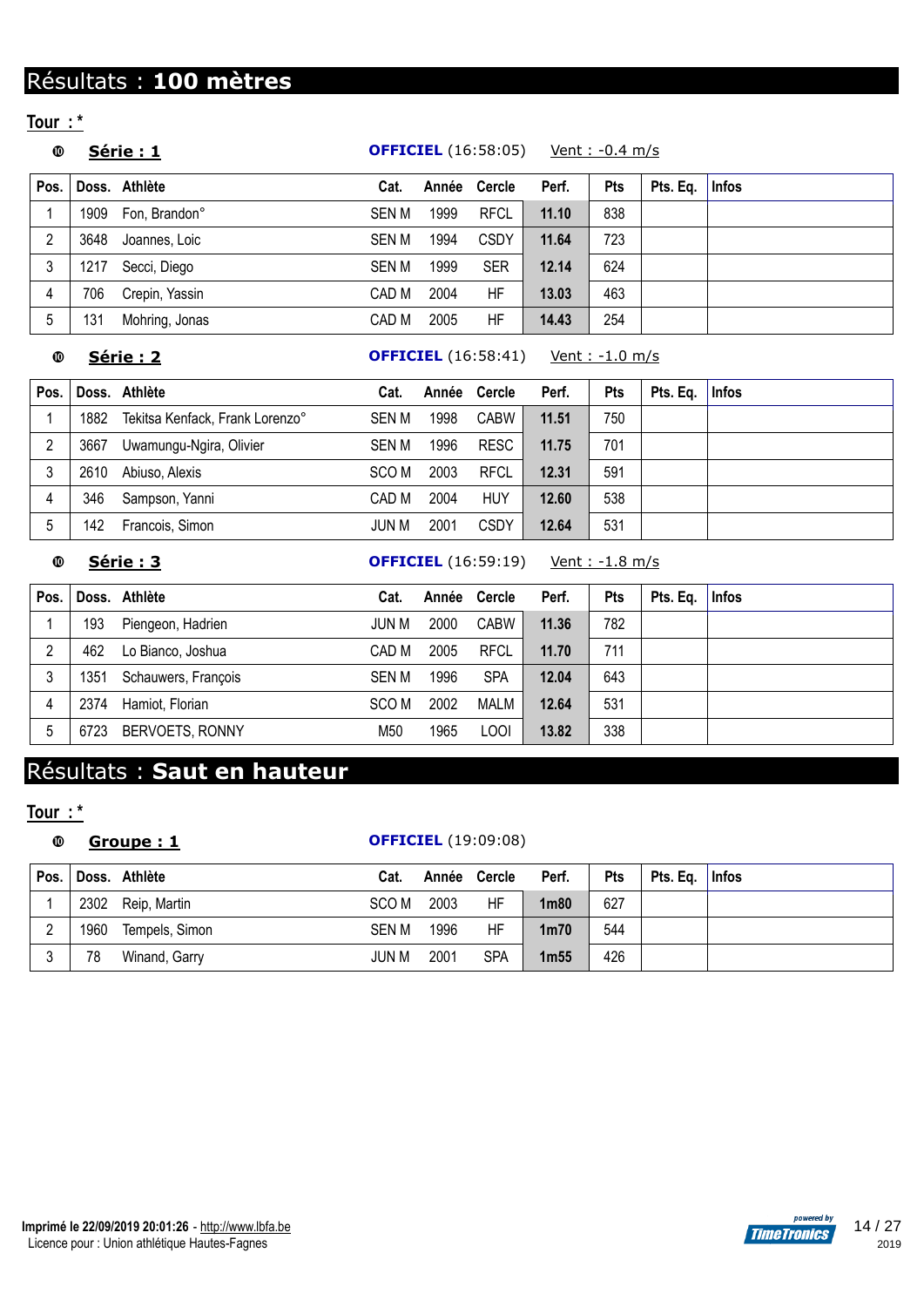## **Groupe : 1 OFFICIEL** (18:04:22)

| Pos.           |      | Doss. Athlète         | Cat.             | Année | Cercle      | Perf.              | Pts | Pts. Eq. | <b>Infos</b>    |
|----------------|------|-----------------------|------------------|-------|-------------|--------------------|-----|----------|-----------------|
| 1              | 1122 | Loureiro, Elsa        | <b>SENF</b>      | 1992  | <b>RFCL</b> | 5m67<br>$+1.8m/s$  | 750 |          |                 |
| $\overline{2}$ | 3338 | Schklar, Chrystelle   | W35              | 1981  | <b>SPA</b>  | 4m67<br>$+1.2m/s$  | 472 |          |                 |
| 3              | 2676 | Bidwaya, Pauline      | SCO <sub>F</sub> | 2002  | <b>RFCL</b> | 4m55<br>$+0.7$ m/s | 441 |          |                 |
| 4              | 568  | Goossens, Emma        | CAD <sub>F</sub> | 2005  | <b>SPA</b>  | 4m32<br>$+0.9m/s$  | 384 |          |                 |
| 5              | 2807 | Radermecker, Juliette | SCO <sub>F</sub> | 2002  | <b>HERV</b> | 4m25<br>$+1.9m/s$  | 367 |          |                 |
| 6              | 203  | Blaise, Manon         | CAD <sub>F</sub> | 2005  | HF          | 4m13<br>$+1.2m/s$  | 338 |          |                 |
| $\overline{7}$ | 170  | Gomez, Léa            | CAD <sub>F</sub> | 2005  | HF          | 4m08<br>$+0.7$ m/s | 326 |          | $4m35 + 2.4m/s$ |
| 8              | 160  | Frans, Valentine      | CAD <sub>F</sub> | 2005  | <b>SPA</b>  | 3m95<br>$+0.4$ m/s | 296 |          |                 |
| 9              | 171  | Groulard, Camille     | CAD <sub>F</sub> | 2005  | HF          | 3m78<br>$+0.7$ m/s | 259 |          |                 |
| 10             | 2824 | Scalco, Charlotte     | SCO <sub>F</sub> | 2002  | CAF         | 3m74<br>$+1.0m/s$  | 250 |          |                 |
| 11             | 2981 | Kempeneers, Lilou     | SCO <sub>F</sub> | 2002  | <b>HERV</b> | 3m62<br>$+1.8m/s$  | 225 |          |                 |
| 12             | 153  | Lovetere, Eva         | JUN F            | 2001  | <b>RFCL</b> | 3m54<br>$+0.6$ m/s | 208 |          |                 |
| 13             | 695  | Frisschen, Lise       | CAD <sub>F</sub> | 2004  | HF          | 3m43<br>$+0.6$ m/s | 186 |          | $3m65 + 2.7m/s$ |
| 14             | 3159 | Houyoux, Alyssa       | SCO <sub>F</sub> | 2002  | <b>RFCL</b> | 2m40<br>$+0.2$ m/s | 22  |          |                 |

# Résultats : **Lancer du disque 1,000kg**

**Tour : \***

## **Groupe : 1 OFFICIEL** (18:13:43)

| Pos. |     | Doss. Athlète     | Cat.  |      | Année Cercle | Perf. | <b>Pts</b> | Pts. Eq. | $ $ Infos |
|------|-----|-------------------|-------|------|--------------|-------|------------|----------|-----------|
|      | 294 | Genow, Simon      | CAD M | 2004 | <b>RIWA</b>  | 41m66 | 698        |          |           |
|      | 157 | Rensonnet, Julien | CAD M | 2004 | HF           | 36m63 | 596        |          |           |
| ົ    | 406 | Parisse, Aurélien | CAD M | 2004 | <b>BBS</b>   | 33m90 | 542        |          |           |

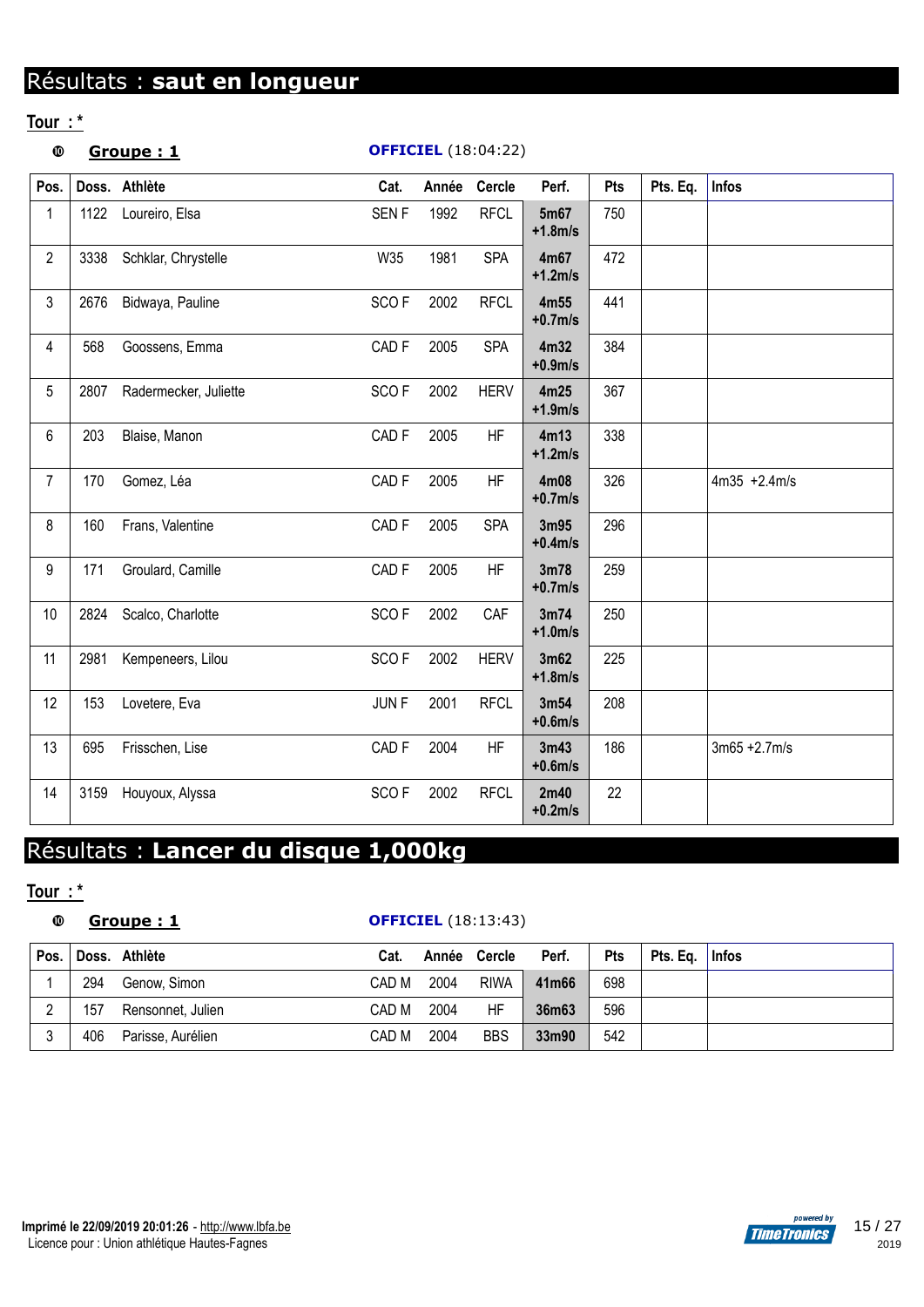# Résultats : **Lancer du disque 1,500kg**

## **Tour : \***

| ⊕    |      | Groupe: 1       |       |      | <b>OFFICIEL</b> (18:15:12) |       |            |          |           |
|------|------|-----------------|-------|------|----------------------------|-------|------------|----------|-----------|
| Pos. |      | Doss. Athlète   | Cat.  |      | Année Cercle               | Perf. | <b>Pts</b> | Pts. Eq. | $ $ Infos |
|      | 9903 | De KONING, Teun | SCO M | 2002 | NED                        | 47m39 | 816        |          |           |
| 2    | 9904 | Van Dijk, Sam   | SCO M | 2002 | NED                        | 40m37 | 672        |          |           |
|      | 2568 | Humblet, Marius | SCO M | 2003 | HF                         | 31m76 | 499        |          |           |
| 4    | 2231 | Baikry, Martin  | SCO M | 2003 | ΗF                         | 22m88 | 326        |          |           |

# Résultats : **150m Haies 0,762m-3H 40-35-40**

## **Tour : \***

## **Série : 1 OFFICIEL** (17:20:40)

| Pos. |      | Doss. Athlète     | Cat.        | Année | Cercle      | Perf. | <b>Pts</b> | Pts. Eq. | <b>Infos</b> |
|------|------|-------------------|-------------|-------|-------------|-------|------------|----------|--------------|
|      | 7124 | Gillon, Lola      | MIN F       | 2006  | HF          | 26.95 | 261        |          |              |
| っ    | 9901 | DEUMES, Léonie    | MIN F       | 2006  | <b>NED</b>  | 27.23 | 241        |          |              |
| 3    | 7052 | Dethier, Sophie   | MIN F       | 2007  | MALM        | 27.23 | 241        |          |              |
| 4    | 7470 | DEDOYART, Camille | MIN F       | 2007  | <b>WACO</b> | 27.65 | 213        |          |              |
| 5    | 7325 | Malmendiez, Léa   | <b>MINF</b> | 2007  | HF          | 27.89 | 197        |          |              |

## **Série : 2 OFFICIEL** (17:20:47)

| Pos. |      | Doss. Athlète        | Cat.  |      | Année Cercle | Perf.      | <b>Pts</b> | Pts. Eq. | $ $ Infos |
|------|------|----------------------|-------|------|--------------|------------|------------|----------|-----------|
|      | 6953 | Wittemans, Inge      | MIN F | 2006 | <b>WACO</b>  | 25.78      | 351        |          |           |
| 2    | 7055 | Pirotte, Éloïse      | MIN F | 2007 | MALM         | 26.93      | 262        |          |           |
| 3    | 7183 | Heinen, Lena         | MIN F | 2006 | HF           | 27.43      | 227        |          |           |
| 4    | 7180 | Vansteenkiste, Marie | MIN F | 2007 | ΗF           | 28.91      | 137        |          |           |
|      | 7124 | Gillon, Lola         | MIN F | 2006 | ΗF           | <b>DNS</b> | 0          |          |           |
|      | 9907 | JASPAR, Anne         | MIN F | 2006 | ΗF           | <b>DNS</b> | 0          |          |           |

## **Série : 3 OFFICIEL** (17:21:40)

| Pos. |      | Doss. Athlète       | Cat.  | Année | Cercle     | Perf. | <b>Pts</b> | Pts. Eq. | <b>Infos</b> |
|------|------|---------------------|-------|-------|------------|-------|------------|----------|--------------|
|      | 7107 | Collard, Alexia     | MIN F | 2007  | <b>SPA</b> | 26.15 | 321        |          |              |
|      | 7184 | Vanoosthuyze, Elyne | MIN F | 2007  | ΗF         | 26.22 | 316        |          |              |
| 3    | 9908 | Dubois, Lucie       | MIN F | 2006  | ΗF         | 26.32 | 308        |          |              |
| 4    | 7111 | Parmentier, Louise  | MIN F | 2007  | <b>SPA</b> | 27.96 | 193        |          |              |
| 5    | 7109 | Lecluse, Valentine  | MIN F | 2007  | <b>SPA</b> | 28.33 | 170        |          |              |
| 6    | 9753 | Sirel, Liisa        | MIN F | 2007  | <b>SPA</b> | 30.86 | 51         |          |              |

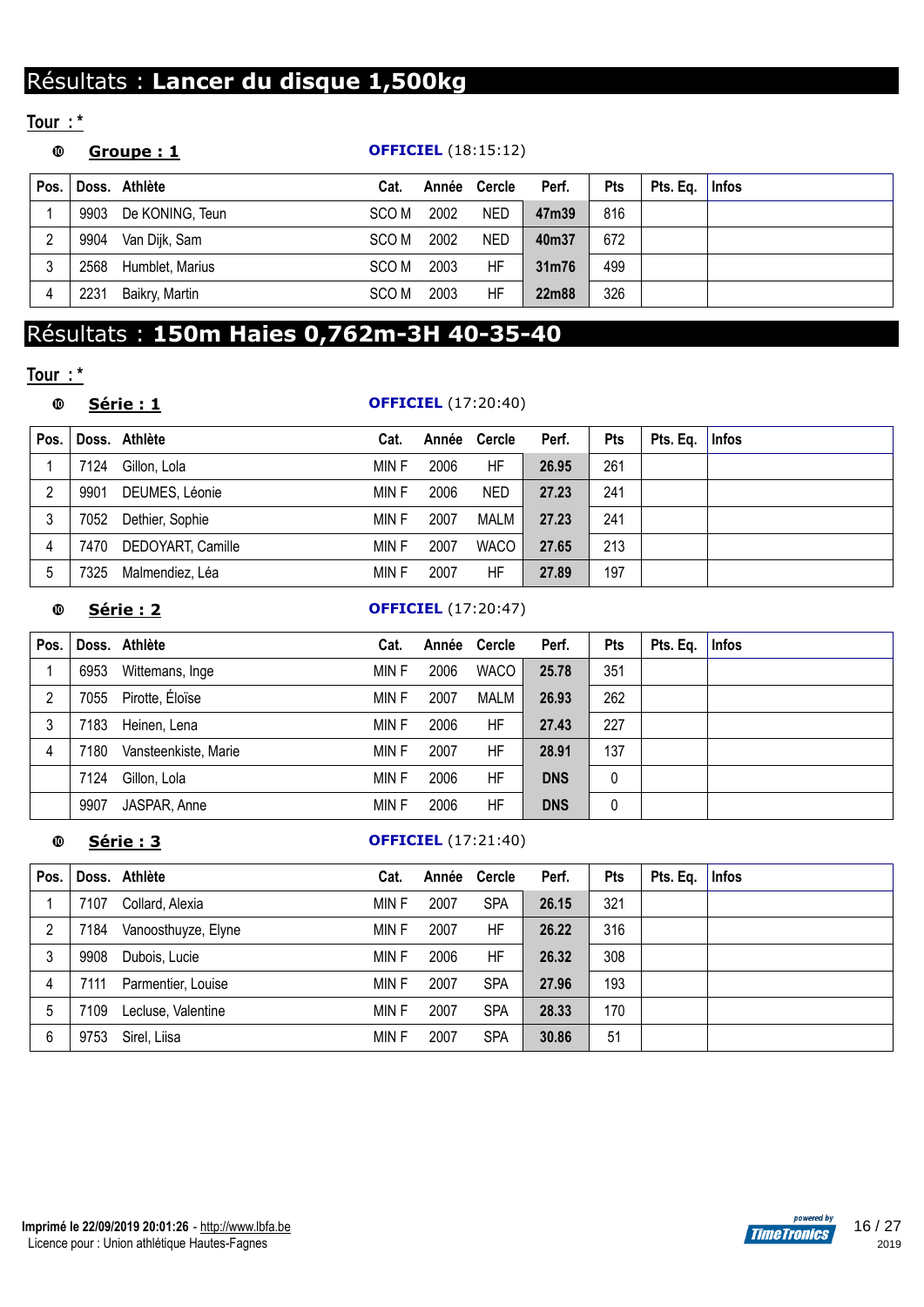# Résultats : **Lancer du poids 3,000kg**

## **Tour : \***

## **Groupe : 1 OFFICIEL** (18:17:24)

| Pos. |      | Doss. Athlète        | Cat.             | Année | Cercle      | Perf.              | Pts | Pts. Eq. | Infos |
|------|------|----------------------|------------------|-------|-------------|--------------------|-----|----------|-------|
|      | 1399 | <b>BREBAN, LINDE</b> | CAD F            | 2004  | ADD         | 10 <sub>m</sub> 01 | 530 |          |       |
| 2    | 467  | Jennes, Estelle      | CAD F            | 2004  | <b>HERV</b> | 9m83               | 518 |          |       |
| 3    | 409  | Lempereur, Camille   | CAD F            | 2004  | <b>RIWA</b> | 9m63               | 505 |          |       |
| 4    | 214  | Gabriel, Manon       | CAD F            | 2004  | ΗF          | 8m91               | 458 |          |       |
| 5    | 135  | SCHROEDER, SOPHIA    | CAD F            | 2005  | MALM        | 8m <sub>51</sub>   | 432 |          |       |
| 6    | 166  | Chapelier, Emma      | CAD <sub>F</sub> | 2005  | <b>HF</b>   | 8m08               | 405 |          |       |
| 7    | 1079 | DRIJKONINGEN, MIRTHE | CAD F            | 2004  | <b>BREE</b> | 7m43               | 363 |          |       |
| 8    | 695  | Frisschen, Lise      | CAD F            | 2004  | <b>HF</b>   | 7m22               | 349 |          |       |
| 9    | 896  | Massuir, Heloise     | CAD <sub>F</sub> | 2004  | HF          | 6m96               | 332 |          |       |

# Résultats : **Lancer du poids 4,000kg**

## **Tour : \***

## **Groupe : 1 OFFICIEL** (18:19:53)

| Pos. |      | Doss. Athlète     | Cat.        | Année | Cercle      | Perf. | <b>Pts</b> | Pts. Eq. | <b>Infos</b> |
|------|------|-------------------|-------------|-------|-------------|-------|------------|----------|--------------|
|      | 1274 | Dodrimont, Emilie | <b>SENF</b> | 1999  | <b>CABW</b> | 10m80 | 582        |          |              |
| ⌒    | 1241 | Clamar, Maud      | <b>SENF</b> | 1999  | HUY         | 8m75  | 448        |          |              |
| າ    | 1440 | Ladouce, Marie    | <b>SENF</b> | 1996  | <b>UAC</b>  | 8m72  | 446        |          |              |
|      | 1172 | Schmitz, Jennifer | <b>SENF</b> | 1989  | HF          | 7m63  | 375        |          |              |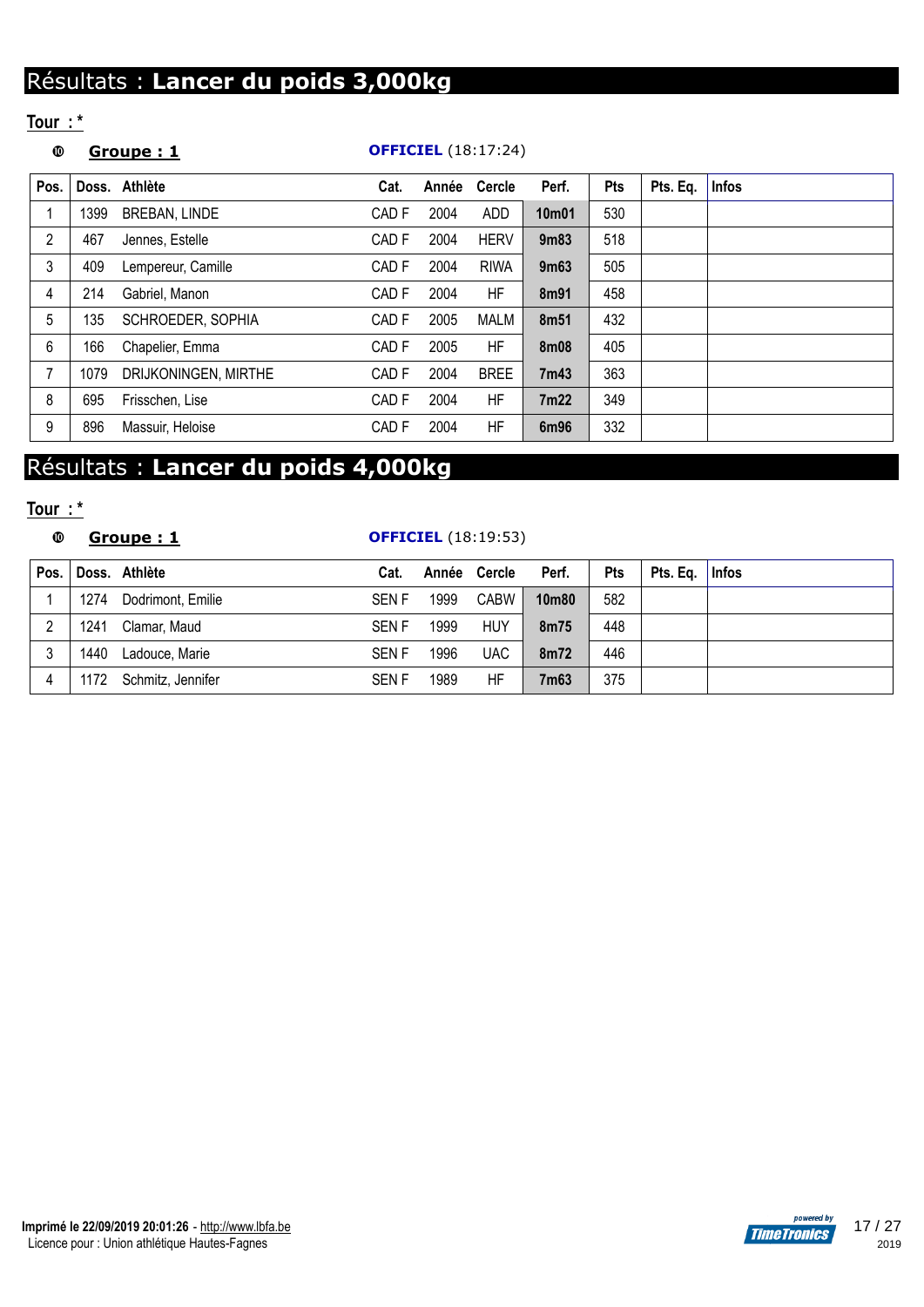# Résultats : **150m Haies 0,762m-3H 40-35-40**

### **Tour : \***

## **Série : 1 OFFICIEL** (18:01:41) **Pos. Doss. Athlète Cat. Année Cercle Perf. Pts Pts. Eq. Infos** 1 6900 Piette, Tom **MIN M 2006** HF 23.07 607 2 6894 Lemaire, Noah MIN M 2007 HF **24.91** 427 3 6715 Aldenhoff, Adrien MIN M 2006 HERV **25.21** 400 4 5867 Rensonnet, Samuel MIN M 2006 HF **26.81** 271

### **Série : 2 OFFICIEL** (18:02:19)

| Pos. |      | Doss. Athlète  | Cat.  |      | Année Cercle | Perf.      | <b>Pts</b> | Pts. Eq. | $ $ Infos |
|------|------|----------------|-------|------|--------------|------------|------------|----------|-----------|
|      | 6888 | Dauchat, Cyril | min M | 2006 | HF           | 21.67      | 763        |          |           |
|      | 9902 | LAU, Tyrana    | MIN M | 2006 | <b>NED</b>   | 27.20      | 243        |          |           |
|      | 6746 | Devel, Adrien  | MIN M | 2007 | HF           | 30.14      | 78         |          |           |
|      | 6750 | Spronck, Naël  | MIN M | 2007 | <b>HERV</b>  | <b>DNS</b> |            |          |           |

### **Série : 3 OFFICIEL** (18:02:46)

| Pos. |      | Doss. Athlète     | Cat.         | Année Cercle |            | Perf. | <b>Pts</b> | Pts. Eq. | <b>Infos</b> |
|------|------|-------------------|--------------|--------------|------------|-------|------------|----------|--------------|
|      | 5897 | Witwrouw, Maxence | MIN M        | 2007         | HF         | 22.90 | 625        |          |              |
|      | 6124 | Garsoux, Clement  | MIN M        | 2006         | <b>SPA</b> | 23.63 | 549        |          |              |
| 3    | 6890 | Delbushaye, Noé   | <b>MIN M</b> | 2007         | HF         | 26.52 | 293        |          |              |
| 4    | 6247 | Goossens, Nicolas | <b>MIN M</b> | 2007         | <b>SPA</b> | 27.38 | 231        |          |              |
| 5    | 6123 | Counet, Romain    | MIN M        | 2007         | <b>SPA</b> | 27.56 | 219        |          |              |

# Résultats : **Lancer du disque 1,750kg**

## **Tour : \***

## **Groupe : 1 OFFICIEL** (18:23:46)

| Pos. |     | Doss. Athlète        | Cat.         | Année | Cercle      | Perf. | <b>Pts</b> | Pts. Eg. | <b>Infos</b> |
|------|-----|----------------------|--------------|-------|-------------|-------|------------|----------|--------------|
|      | 243 | De Roover, Guillaume | <b>JUN M</b> | 2000  | <b>RIWA</b> | 40m06 | 666        |          |              |
| ı    | 166 | Riga, Hadrien        | JUN M        | 2000  | HUY         | 21m00 | 291        |          |              |

# Résultats : **Lancer du disque 2,000kg**

## **Tour : \***

### **Groupe : 1 OFFICIEL** (18:24:30)

| Pos. |      | Doss. Athlète   | Cat.  | Année | Cercle      | Perf. | <b>Pts</b> | Pts. Eq. | <b>Infos</b> |
|------|------|-----------------|-------|-------|-------------|-------|------------|----------|--------------|
|      | 1647 | Parisse, Arnaud | SEN M | 1995  | <b>BBS</b>  | 37m15 | 607        |          |              |
|      | 9905 | GILISSEN, Lars  | SEN M | 1996  | <b>NED</b>  | 37m10 | 606        |          |              |
|      | 1942 | Paquot, Kevin   | SEN M | 1999  | <b>RFCL</b> | 36m86 | 601        |          |              |

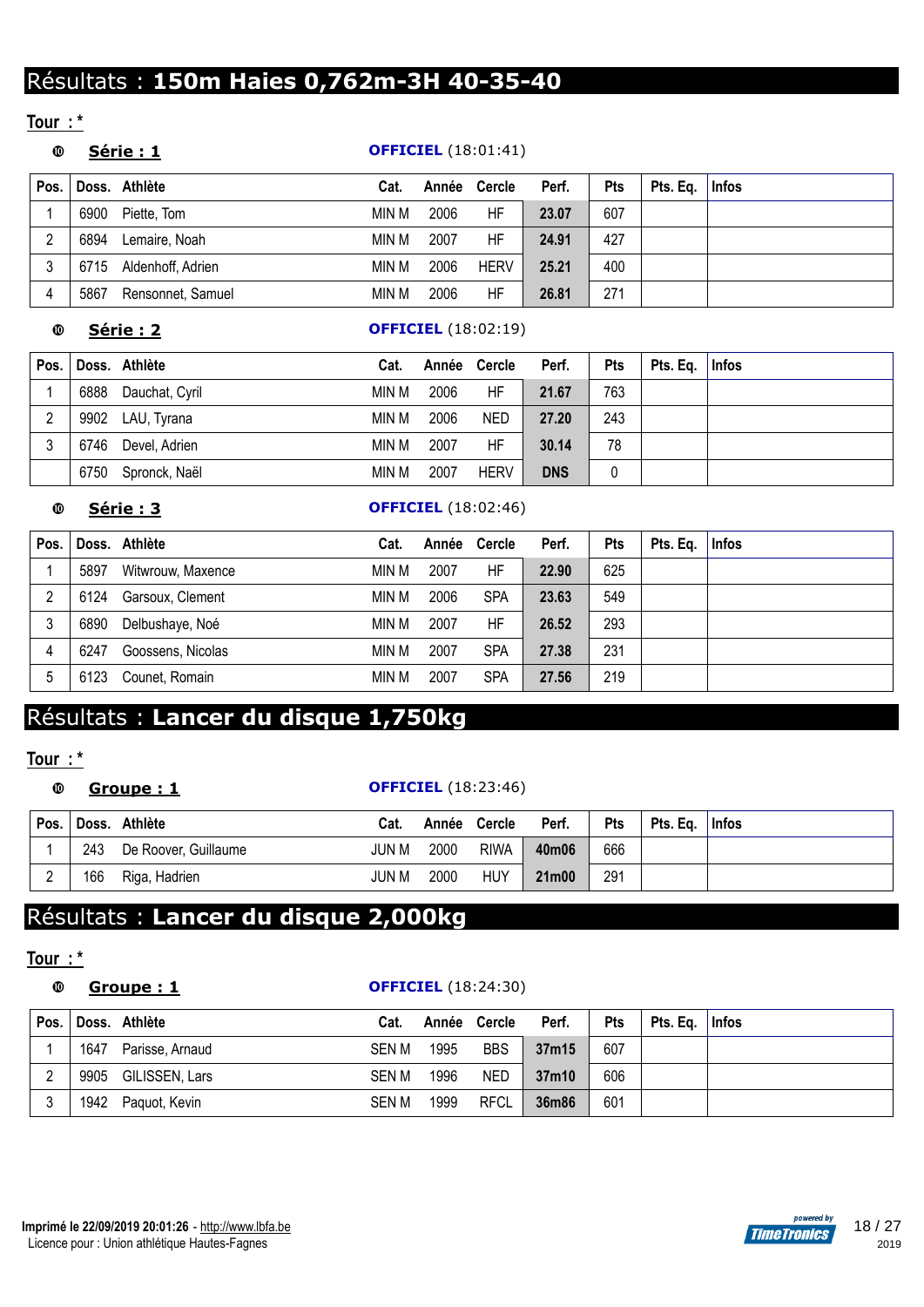# Résultats : **lancer du javelot 600g**

### **Tour : \***

| ◍    |     | <u>Groupe: 1</u> |       |      | <b>OFFICIEL</b> (18:25:10) |       |            |                  |  |
|------|-----|------------------|-------|------|----------------------------|-------|------------|------------------|--|
| Pos. |     | Doss. Athlète    | Cat.  |      | Année Cercle               | Perf. | <b>Pts</b> | Pts. Eq.   Infos |  |
|      | 706 | Crepin, Yassin   | CAD M | 2004 | HF                         | 43m60 | 494        |                  |  |
|      | 294 | Genow, Simon     | CAD M | 2004 | <b>RIWA</b>                | 28m20 | 274        |                  |  |

## Résultats : **Lancer du javelot 700g**

## **Tour : \***

### **Groupe : 1 OFFICIEL** (18:27:38)

| Pos. |      | Doss. Athlète    | Cat.             |      | Année Cercle | Perf.      | <b>Pts</b> | Pts. Eq. | $ $ Infos |
|------|------|------------------|------------------|------|--------------|------------|------------|----------|-----------|
|      | 9904 | Van Dijk, Sam    | SCO M            | 2002 | <b>NED</b>   | 41m44      | 463        |          |           |
| 2    | 2568 | Humblet, Marius  | SCO M            | 2003 | HF           | 32m48      | 334        |          |           |
| 3    | 2231 | Baikry, Martin   | SCO M            | 2003 | HF           | 29m40      | 291        |          |           |
| 4    | 2374 | Hamiot, Florian  | SCO M            | 2002 | MALM         | 28m08      | 272        |          |           |
|      | 2578 | Nadrin, Benjamin | SCO <sub>M</sub> | 2003 | <b>SPA</b>   | <b>DNS</b> |            |          |           |

# Résultats : **300m Haies 0,762m-7H 50-35-40**

## **Tour : \***

## **Série : 1 OFFICIEL** (18:28:26)

| Pos.           |     | Doss. Athlète    | Cat.  |      | Année Cercle | Perf. | Pts | Pts. Eq. | <b>Infos</b> |
|----------------|-----|------------------|-------|------|--------------|-------|-----|----------|--------------|
|                | 88  | Cappa, Elia      | CAD F | 2005 | <b>HERV</b>  | 51.63 |     |          |              |
| $\overline{2}$ | 336 | Corne, Louise    | CAD F | 2004 | <b>SPA</b>   | 52.57 |     |          |              |
| 3              | 568 | Goossens, Emma   | CAD F | 2005 | <b>SPA</b>   | 53.15 |     |          |              |
|                | 396 | Scalco, Juliette | CAD F | 2005 | CAF          | 54.71 |     |          |              |

### **Série : 2 OFFICIEL** (18:29:06)

| Pos. |     | Doss. Athlète    | Cat.             |      | Année Cercle | Perf. | <b>Pts</b> | Pts. Eq. | <b>Infos</b> |
|------|-----|------------------|------------------|------|--------------|-------|------------|----------|--------------|
|      | 42  | Koll, Lola       | CAD <sub>F</sub> | 2004 | <b>HERV</b>  | 50.50 | 0          |          |              |
| C    | 863 | Possen, Anna     | CAD <sub>F</sub> | 2004 | <b>RFCL</b>  | 51.54 | 0          |          |              |
| າ    | 160 | Frans, Valentine | CAD <sub>F</sub> | 2005 | <b>SPA</b>   | 52.49 | 0          |          |              |
| 4    | 170 | Gomez, Léa       | CAD <sub>F</sub> | 2005 | ΗF           | 54.65 | 0          |          |              |
| 5    | 163 | Jennes, Florence | CAD <sub>F</sub> | 2004 | <b>HERV</b>  | 55.52 | 0          |          |              |

# Résultats : **300m Haies 0,762m-7H 50-35-40**

### **Tour : \***

### **Série : 1 OFFICIEL** (18:29:41)

| Pos. | Doss.     | Athlète           | Cat.  | Année | <b>Cercle</b> | Perf. | Pts | Eq.<br>Pts. | <b>Infos</b> |
|------|-----------|-------------------|-------|-------|---------------|-------|-----|-------------|--------------|
|      | 15.<br>ιJ | Rensonnet, Julien | CAD M | 2004  | HF            | 46.09 |     |             |              |

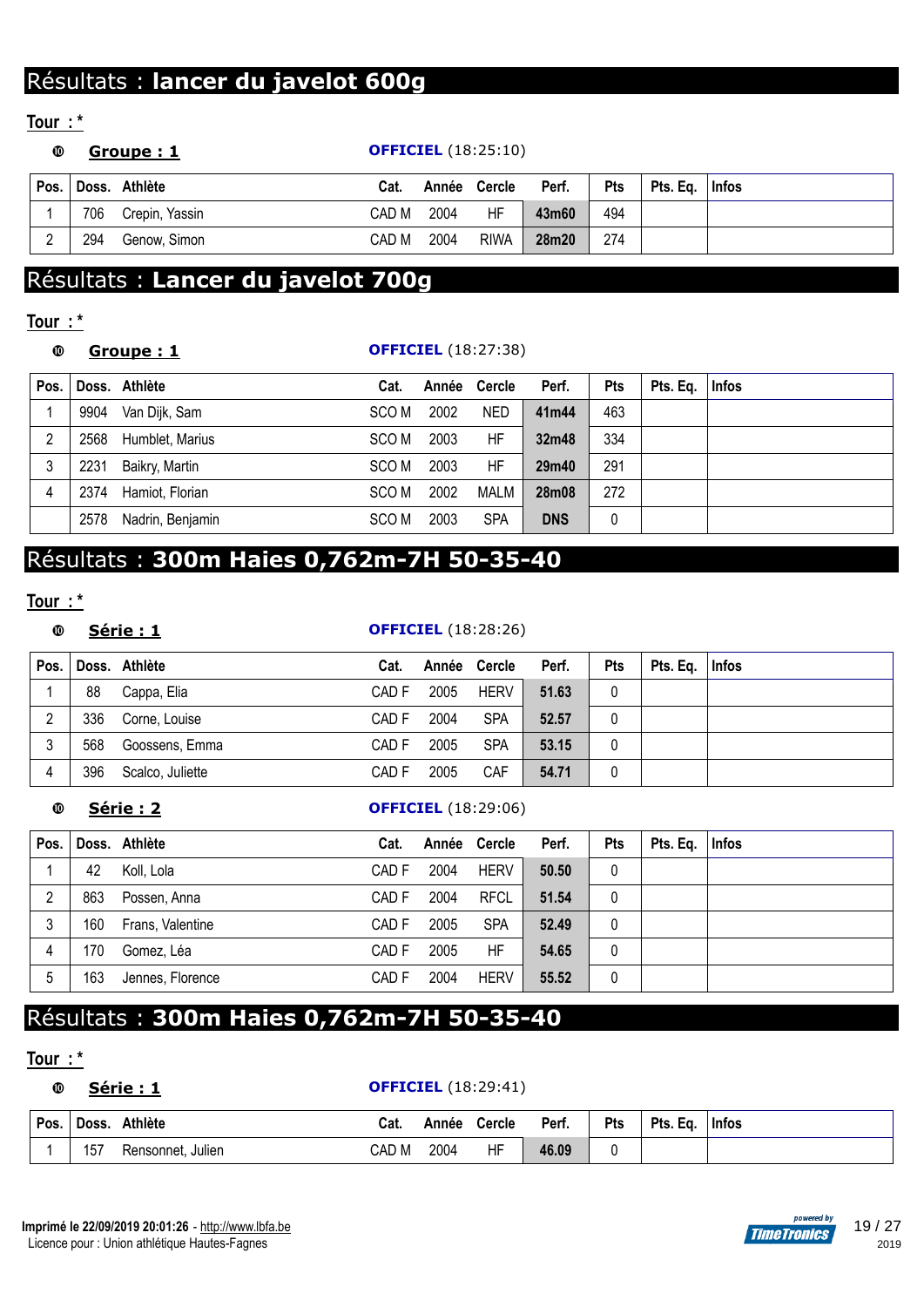# Résultats : **400m Haies 0,762m-10H 45-35-40**

**Tour : \***

| ◍    |     | Série : 1       |       |      | <b>OFFICIEL</b> (18:30:18) |        |     |          |              |
|------|-----|-----------------|-------|------|----------------------------|--------|-----|----------|--------------|
| Pos. |     | ∣ Doss. Athlète | Cat.  |      | Année Cercle               | Perf.  | Pts | Pts. Eq. | <b>Infos</b> |
|      | 114 | Welsch, Milly   | JUN F | 2000 | <b>SER</b>                 | 1:02.1 |     |          |              |

# Résultats : **400m Haies 0,840m-10H 45-35-40**

## **Tour : \***

**Série : 1 OFFICIEL** (18:30:50)

| Pos. | Doss. | Athlète        | Cat. | Année | <b>Cercle</b> | Perf.   | Pts | Pts. Eq. | <b>Infos</b> |
|------|-------|----------------|------|-------|---------------|---------|-----|----------|--------------|
|      | 4354  | Rausch, Michel | M50  | 1965  | <b>DAMP</b>   | 1:10.42 |     |          |              |

## Résultats : **Lancer du disque 1,000kg**

## **Tour : \***

| ◍    |      | Groupe: 1          |             | <b>OFFICIEL</b> (19:44:25) |              |       |            |          |              |  |  |  |
|------|------|--------------------|-------------|----------------------------|--------------|-------|------------|----------|--------------|--|--|--|
| Pos. |      | Doss. Athlète      | Cat.        |                            | Année Cercle | Perf. | <b>Pts</b> | Pts. Eq. | <b>Infos</b> |  |  |  |
|      | 2480 | LYSSENS, KATELIJNE | <b>SENF</b> | 1995                       | <b>ROBA</b>  | 46m50 | 782        |          |              |  |  |  |
| റ    | 1274 | Dodrimont, Emilie  | <b>SENF</b> | 1999                       | <b>CABW</b>  | 40m03 | 655        |          |              |  |  |  |
|      | 1440 | Ladouce, Marie     | <b>SENF</b> | 1996                       | <b>UAC</b>   | 23m88 | 348        |          |              |  |  |  |
|      | 1172 | Schmitz, Jennifer  | <b>SENF</b> | 1989                       | ΗF           | 21m47 | 304        |          |              |  |  |  |

# Résultats : **400m Haies 0,914m-10H 45-35-40**

## **Tour : \***

## **Série : 1 OFFICIEL** (18:49:49)

| Pos. |      | Doss. Athlète     | Cat.  |      | Année Cercle | Perf.      | <b>Pts</b> | Pts. Eq.   Infos |  |
|------|------|-------------------|-------|------|--------------|------------|------------|------------------|--|
|      | 1346 | Delhasse, Yannick | SEN M | 1989 | SPA          | 1:01.68    | 0          |                  |  |
| C    |      | Dumortier, Romain | JUN M | 2001 | <b>SPA</b>   | 1:01.80    | 0          |                  |  |
| ົ    | 78   | Winand, Garry     | JUN M | 2001 | <b>SPA</b>   | 1:08.40    |            |                  |  |
|      | 263  | Carpin, Quentin   | JUN M | 2001 | <b>CABW</b>  | <b>DNS</b> |            |                  |  |

## Résultats : **Lancer du javelot 800g**

## **Tour : \***

### **Groupe : 1 OFFICIEL** (18:52:13)

| Pos.     |      | Doss. Athlète  | Cat.  |      | Année Cercle | Perf. | <b>Pts</b> | Pts. Eq. | $ $ Infos |
|----------|------|----------------|-------|------|--------------|-------|------------|----------|-----------|
|          | 1601 | Simar, Floryan | SEN M | 1998 | <b>SPA</b>   | 53m55 | 641        |          |           |
| <u>.</u> | 1960 | Tempels, Simon | SEN M | 1996 | ΗF           | 41m26 | 460        |          |           |

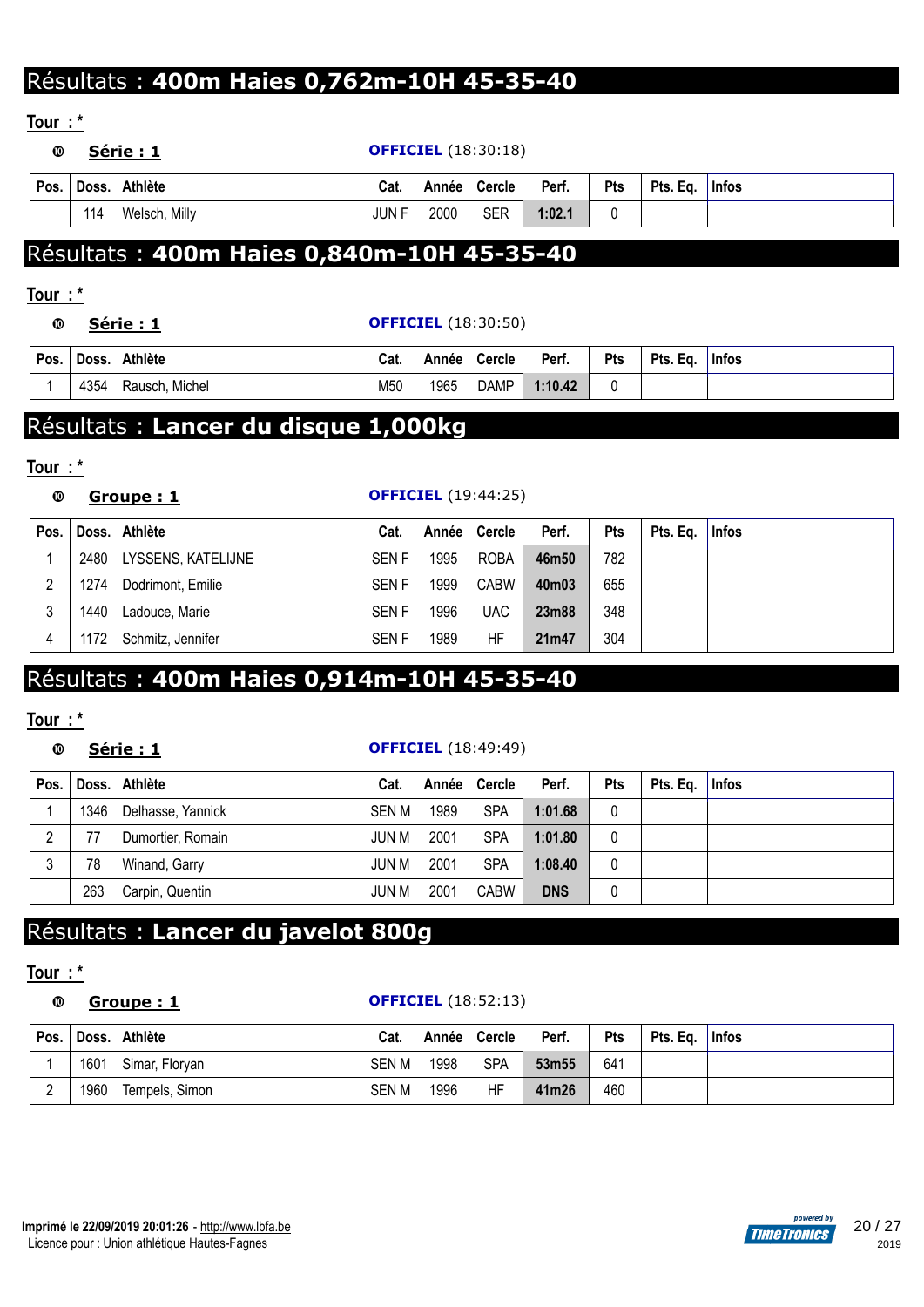# Résultats : **400 mètres**

**Tour : \***

## **Série : 1 OFFICIEL** (18:52:48)

| Pos. |      | Doss. Athlète       | Cat.             |      | Année Cercle | Perf.   | <b>Pts</b> | Pts. Eq. | <b>Infos</b> |
|------|------|---------------------|------------------|------|--------------|---------|------------|----------|--------------|
|      |      | 2754 Petit, Marilou | SCO <sub>F</sub> | 2002 | <b>SPA</b>   | 1:03.15 | 578        |          |              |
|      | 2632 | Maritano, Alicia    | SCO F            | 2002 | HF           | 1:13.63 | 253        |          |              |
|      | 171  | Groulard, Camille   | CAD F            | 2005 | HF           | 1:15.11 | 216        |          |              |

## **Série : 2 OFFICIEL** (18:53:18)

| Pos. |      | Doss. Athlète        | Cat.        |      | Année Cercle | Perf.   | <b>Pts</b> | Pts. Eq. | <b>Infos</b> |
|------|------|----------------------|-------------|------|--------------|---------|------------|----------|--------------|
|      | 1208 | Fauconnier, Eline    | <b>SENF</b> | 1999 | <b>SPA</b>   | 1:03.96 | 549        |          |              |
|      | 1079 | DRIJKONINGEN, MIRTHE | CAD F       | 2004 | <b>BREE</b>  | 1:06.44 | 463        |          |              |
|      | 213  | Elmekki. Sarah       | CAD F       | 2005 | RFCL         | 1:08.02 | 412        |          |              |
|      | 2739 | Menten, Renee        | W40         | 1978 | WACO         | 1:10.04 | 351        |          |              |

## Résultats : **400 mètres**

## **Tour : \***

## **Série : 1 OFFICIEL** (18:54:47)

| Pos. |      | Doss. Athlète                   | Cat.  |      | Année Cercle | Perf. | <b>Pts</b> | Pts. Ea. | $ $ Infos |
|------|------|---------------------------------|-------|------|--------------|-------|------------|----------|-----------|
|      | 1882 | Tekitsa Kenfack, Frank Lorenzo° | SEN M | 1998 | CABW         | 52.06 | 722        |          |           |
|      | 603  | NICOLAES, MARNICK               | JUN M | 2000 | <b>ATLA</b>  | 53.57 | 657        |          |           |
|      | 166  | Riga, Hadrien                   | JUN M | 2000 | <b>HUY</b>   | 54.77 | 608        |          |           |
|      | 2549 | Xhardez, Hugo                   | SCO M | 2002 | ΗF           | 59.43 | 433        |          |           |

## **Série : 2 OFFICIEL** (18:55:19)

| Pos. |      | Doss. Athlète       | Cat.         |      | Année Cercle | Perf. | <b>Pts</b> | Pts. Eq. | <b>Infos</b> |
|------|------|---------------------|--------------|------|--------------|-------|------------|----------|--------------|
|      | 2409 | SPAAS, JAN          | <b>SEN M</b> | 1994 | AVT          | 50.69 | 783        |          |              |
| 2    | 193  | Piengeon, Hadrien   | JUN M        | 2000 | <b>CABW</b>  | 51.03 | 768        |          |              |
| 3    | 263  | Carpin, Quentin     | JUN M        | 2001 | <b>CABW</b>  | 51.45 | 749        |          |              |
| 4    | 128  | Caucheteux, Quentin | CAD M        | 2004 | <b>SER</b>   | 54.18 | 632        |          |              |
| 5    | 496  | Stavart, Pierre     | CAD M        | 2004 | <b>CSDY</b>  | 54.61 | 615        |          |              |

## **Série : 3 OFFICIEL** (18:55:53)

| Pos. |      | Doss. Athlète           | Cat.  | Année Cercle |             | Perf. | <b>Pts</b> | Pts. Eq. | <b>Infos</b> |
|------|------|-------------------------|-------|--------------|-------------|-------|------------|----------|--------------|
|      | 1351 | Schauwers, François     | SEN M | 1996         | <b>SPA</b>  | 52.21 | 716        |          |              |
|      | 3667 | Uwamungu-Ngira, Olivier | SEN M | 1996         | <b>RESC</b> | 52.21 | 716        |          |              |
| 3    | 2280 | Dufrasne, Matthieu      | SCO M | 2002         | <b>CABW</b> | 54.98 | 600        |          |              |
| 4    | 357  | Vangeebergen, Hugo      | CAD M | 2004         | <b>RFCL</b> | 57.02 | 520        |          |              |
| 5    | 394  | LECLERCQ, Julien        | JUN M | 2001         | CAF         | 58.60 | 462        |          |              |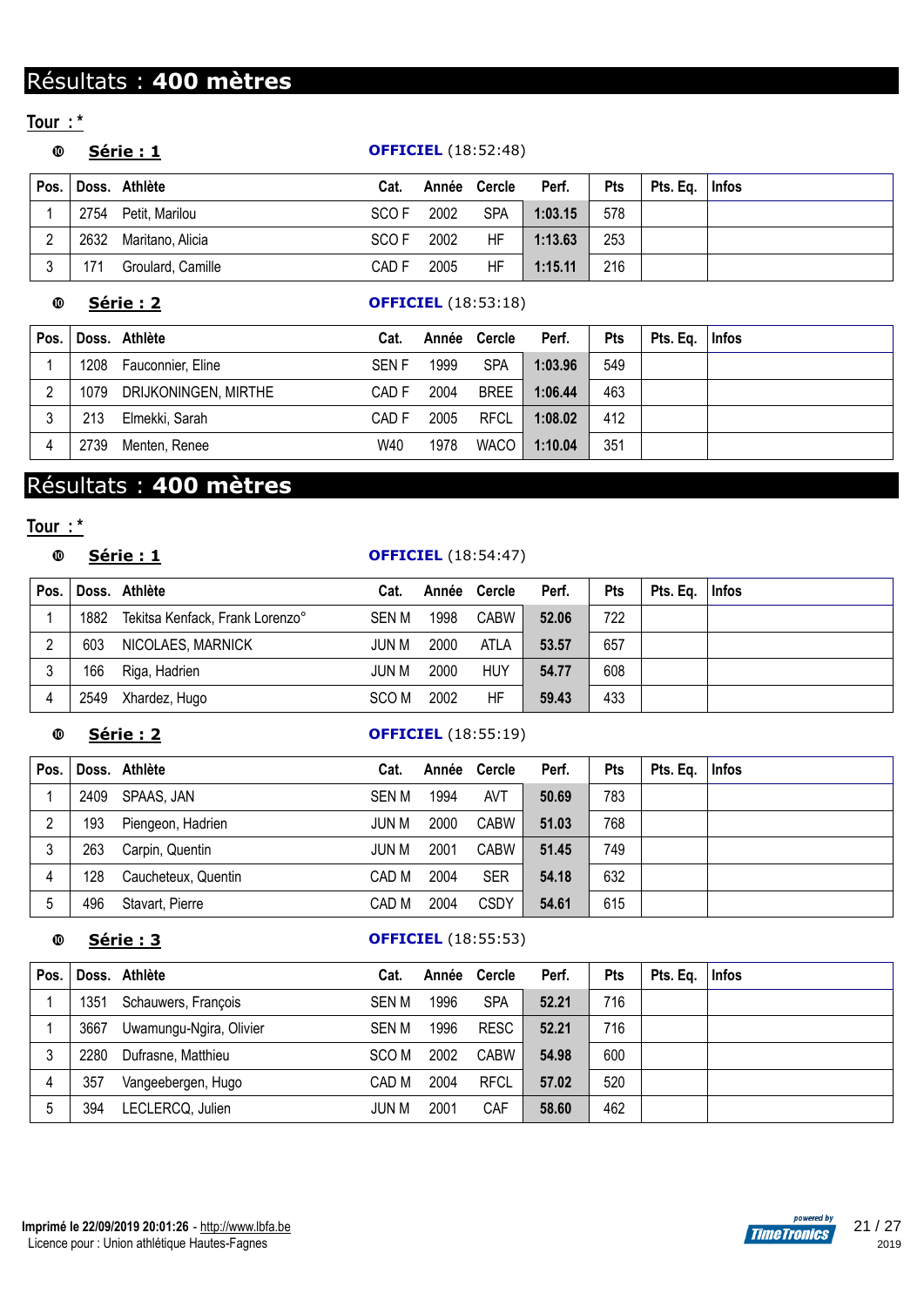# Résultats : **Lancer du javelot 500g**

## **Tour : \***

## **Groupe : 1 OFFICIEL** (19:46:46)

| Pos.           |      | Doss. Athlète        | Cat.             | Année | <b>Cercle</b> | Perf. | <b>Pts</b> | Pts. Eq. | Infos |
|----------------|------|----------------------|------------------|-------|---------------|-------|------------|----------|-------|
| 4              | 1399 | <b>BREBAN, LINDE</b> | CAD <sub>F</sub> | 2004  | ADD           | 34m33 | 559        |          |       |
| $\overline{2}$ | 88   | Cappa, Elia          | CAD F            | 2005  | <b>HERV</b>   | 24m92 | 381        |          |       |
| 3              | 214  | Gabriel, Manon       | CAD <sub>F</sub> | 2004  | HF            | 24m62 | 375        |          |       |
| 4              | 203  | Blaise, Manon        | CAD <sub>F</sub> | 2005  | HF            | 23m61 | 356        |          |       |
| 5              | 409  | Lempereur, Camille   | CAD F            | 2004  | <b>RIWA</b>   | 20m79 | 304        |          |       |
| 6              | 166  | Chapelier, Emma      | CAD F            | 2005  | HF            | 20m54 | 299        |          |       |
| 7              | 170  | Gomez, Léa           | CAD F            | 2005  | HF            | 15m60 | 208        |          |       |
| 8              | 171  | Groulard, Camille    | CAD <sub>F</sub> | 2005  | HF            | 14m37 | 185        |          |       |
| 9              | 396  | Scalco, Juliette     | CAD <sub>F</sub> | 2005  | CAF           | 14m20 | 182        |          |       |

## Résultats : **lancer du javelot 600g**

## **Tour : \***

| : 1 |  |  |  |
|-----|--|--|--|
|     |  |  |  |

## **Groupe : 1 OFFICIEL** (19:44:55)

| Pos. |      | Doss. Athlète     | Cat.        |      | Année Cercle | Perf. | <b>Pts</b> | Pts. Eq.   Infos |  |
|------|------|-------------------|-------------|------|--------------|-------|------------|------------------|--|
|      | 1241 | Clamar, Maud      | <b>SENF</b> | 1999 | <b>HUY</b>   | 33m99 | 552        |                  |  |
|      | 1172 | Schmitz, Jennifer | <b>SENF</b> | 1989 | ΗF           | 25m42 | 390        |                  |  |

## Résultats : **1500 mètres**

## **Tour : \***

## **Série : 1 OFFICIEL** (18:58:21)

| Pos.           |      | Doss. Athlète        | Cat.             | Année | <b>Cercle</b> | Perf.      | <b>Pts</b> | Pts. Eq. | <b>Infos</b> |
|----------------|------|----------------------|------------------|-------|---------------|------------|------------|----------|--------------|
|                | 114  | Welsch, Milly        | <b>JUNF</b>      | 2000  | <b>SER</b>    | 4:51.87    | 881        |          |              |
| $\overline{2}$ | 2621 | Herbet, Coralie      | SCO <sub>F</sub> | 2003  | HF            | 5:02.10    | 813        |          |              |
| 3              | 1090 | Scheppers, Lea       | <b>SENF</b>      | 1995  | HF            | 5:05.81    | 788        |          |              |
| 4              | 397  | Ylieff, Fanny        | CAD <sub>F</sub> | 2005  | <b>HF</b>     | 5:16.83    | 719        |          |              |
| 5              | 60   | Possen, Clarisse     | CAD <sub>F</sub> | 2005  | <b>RFCL</b>   | 5:26.43    | 660        |          |              |
| 6              | 1305 | Claes, Mathilde      | <b>SENF</b>      | 1999  | <b>RFCL</b>   | 5:31.14    | 632        |          |              |
| 7              | 161  | Poussart, Sarah-Line | CAD <sub>F</sub> | 2005  | <b>SPA</b>    | 5:38.85    | 588        |          |              |
| 8              | 2652 | Simon, Olivia        | SCO <sub>F</sub> | 2003  | <b>HF</b>     | 5:48.07    | 537        |          |              |
| 9              | 335  | Beauve, Anais        | CAD <sub>F</sub> | 2004  | <b>SPA</b>    | 5:55.36    | 499        |          |              |
| 10             | 113  | Dethier, Emilie      | CAD F            | 2005  | <b>MALM</b>   | 5:57.66    | 487        |          |              |
|                | 1014 | Stordeur, Mélanie    | <b>SENF</b>      | 1992  | <b>FCHA</b>   | <b>DNF</b> | 0          |          |              |

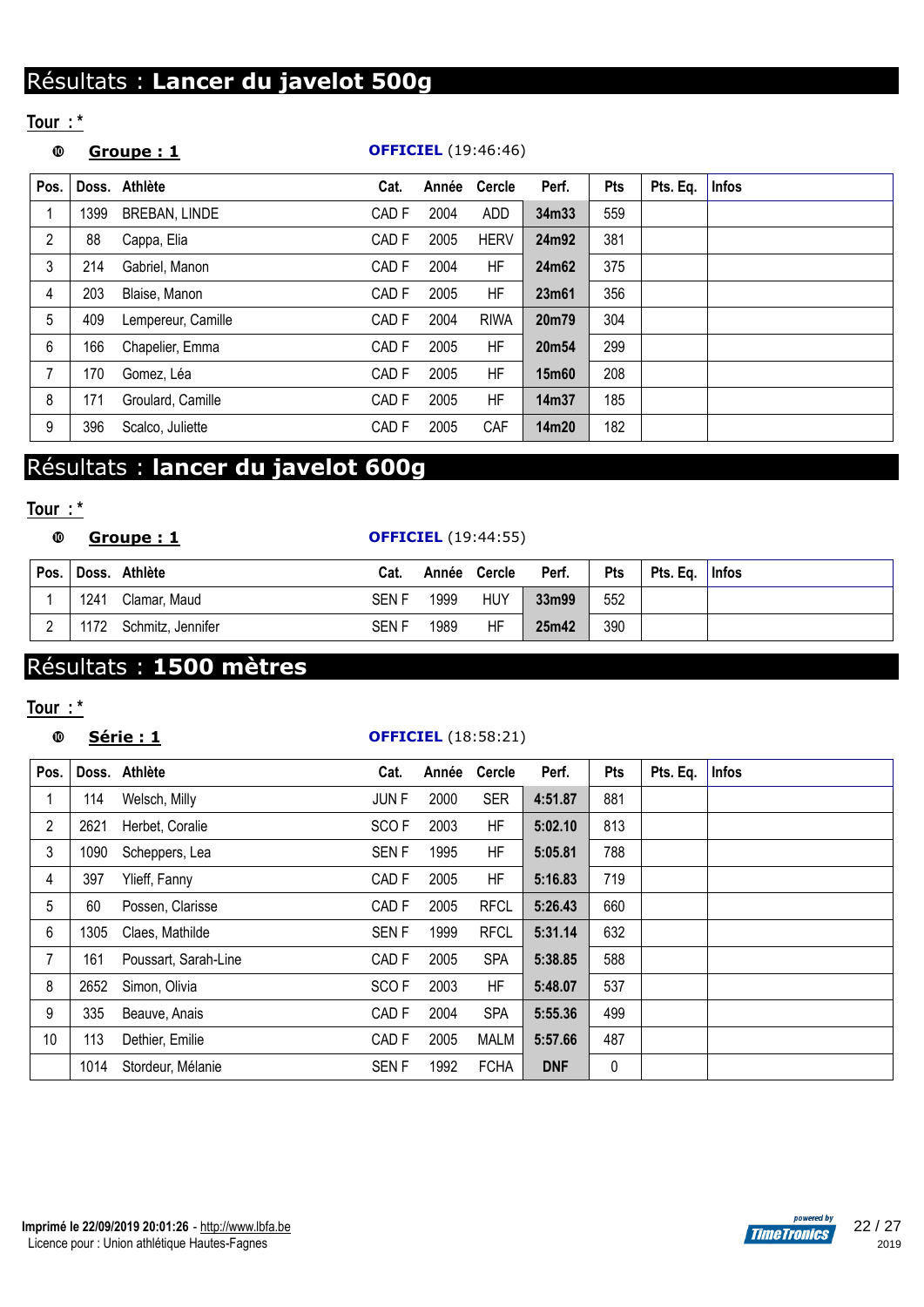# Résultats : **1500 mètres**

**Tour : \***

## **Série : 1 OFFICIEL** (19:00:31)

| Pos.         | Doss. | Athlète            | Cat.         | Année | Cercle      | Perf.   | Pts | Pts. Eq. | Infos |
|--------------|-------|--------------------|--------------|-------|-------------|---------|-----|----------|-------|
|              | 138   | Mohring, Hugo      | JUN M        | 2001  | HF          | 5:07.10 | 520 |          |       |
| 2            | 1453  | Nassirv, Sani°     | <b>SEN M</b> | 1995  | HF          | 5:09.73 | 505 |          |       |
| $\mathbf{3}$ | 284   | Dejalle, Sacha     | CAD M        | 2005  | HF          | 5:11.20 | 497 |          |       |
| 4            | 75    | Courard, Baptiste  | <b>JUN M</b> | 2001  | <b>SPA</b>  | 5:22.52 | 437 |          |       |
| 5            | 2232  | Baudoux, Alexandre | SCO M        | 2003  | <b>HF</b>   | 5:23.48 | 432 |          |       |
| 6            | 356   | Stini, Zacaria     | CAD M        | 2004  | <b>HF</b>   | 5:27.44 | 412 |          |       |
| 7            | 3659  | Vonhoff, Yannick   | <b>SEN M</b> | 1994  | MALM        | 5:29.99 | 399 |          |       |
| 8            | 5     | Monsez, Bastien    | CAD M        | 2005  | <b>HERV</b> | 5:37.30 | 364 |          |       |
| 9            | 6     | Monsez, Lucas      | CAD M        | 2005  | <b>HERV</b> | 5:41.03 | 347 |          |       |

## **Série : 2 OFFICIEL** (19:02:00)

| Pos.           |      | Doss. Athlète           | Cat.             | Année | <b>Cercle</b> | Perf.   | Pts | Pts. Eq. | <b>Infos</b> |
|----------------|------|-------------------------|------------------|-------|---------------|---------|-----|----------|--------------|
|                | 117  | Thibert, Regis          | CAD M            | 2004  | <b>HERV</b>   | 4:11.26 | 872 |          |              |
| $\overline{2}$ | 1371 | Ouahdani, Abdel Mounim° | SEN M            | 1998  | ΗF            | 4:15.75 | 841 |          |              |
| 3              | 2228 | Thirion, Diego          | SCO <sub>M</sub> | 2003  | HF            | 4:16.24 | 837 |          |              |
| 4              | 9915 | BURNETT, Jackson        | JUN M            | 2000  | ACBB          | 4:17.66 | 828 |          |              |
| 5              | 2301 | Smagghe, Clement        | SCO <sub>M</sub> | 2002  | HF            | 4:23.84 | 786 |          |              |
| 6              | 4131 | Vandeputte, Eddy        | M45              | 1971  | MALM          | 4:28.57 | 754 |          |              |
| 7              | 2229 | Charlet-Briart, Louis   | SCO M            | 2003  | ΗF            | 4:34.38 | 716 |          |              |
| 8              | 1354 | Reip, Hugo              | SEN M            | 1999  | HF            | 4:39.01 | 687 |          |              |
| 9              | 1586 | Vrijens, Nathan         | SEN M            | 1999  | <b>RFCL</b>   | 4:41.57 | 670 |          |              |
| 10             | 253  | Jurion, Cyril           | CAD M            | 2005  | <b>SPA</b>    | 5:14.13 | 481 |          |              |

## Résultats : **Lancer du disque 1,500kg**

## **Tour : \***

## **Groupe : 1 OFFICIEL** (19:10:46)

| Pos. |      | Doss. Athlète          | Cat. | Année | Cercle      | Perf. | Pts | Pts. Eq. | <b>∣</b> Infos |
|------|------|------------------------|------|-------|-------------|-------|-----|----------|----------------|
|      | 3981 | Lempereur, Jean-Michel | M55  | 1964  | UAC         | 37m86 | 706 |          |                |
|      | 4615 | Renkin, Jean-Paul      | M55  | 1964  | <b>HERV</b> | 27m27 | 470 |          |                |

# Résultats : **Lancer du poids 5,000kg**

## **Tour : \***

| ⊕    |      | Groupe: 1       |      | <b>OFFICIEL</b> (17:08:59) |              |       |            |          |              |  |
|------|------|-----------------|------|----------------------------|--------------|-------|------------|----------|--------------|--|
| Pos. |      | Doss. Athlète   | Cat. |                            | Année Cercle | Perf. | <b>Pts</b> | Pts. Eg. | <b>Infos</b> |  |
|      | 4487 | Gelise, Jacques | M60  | 1956                       | RFCL         | 9m83  | 622        |          |              |  |

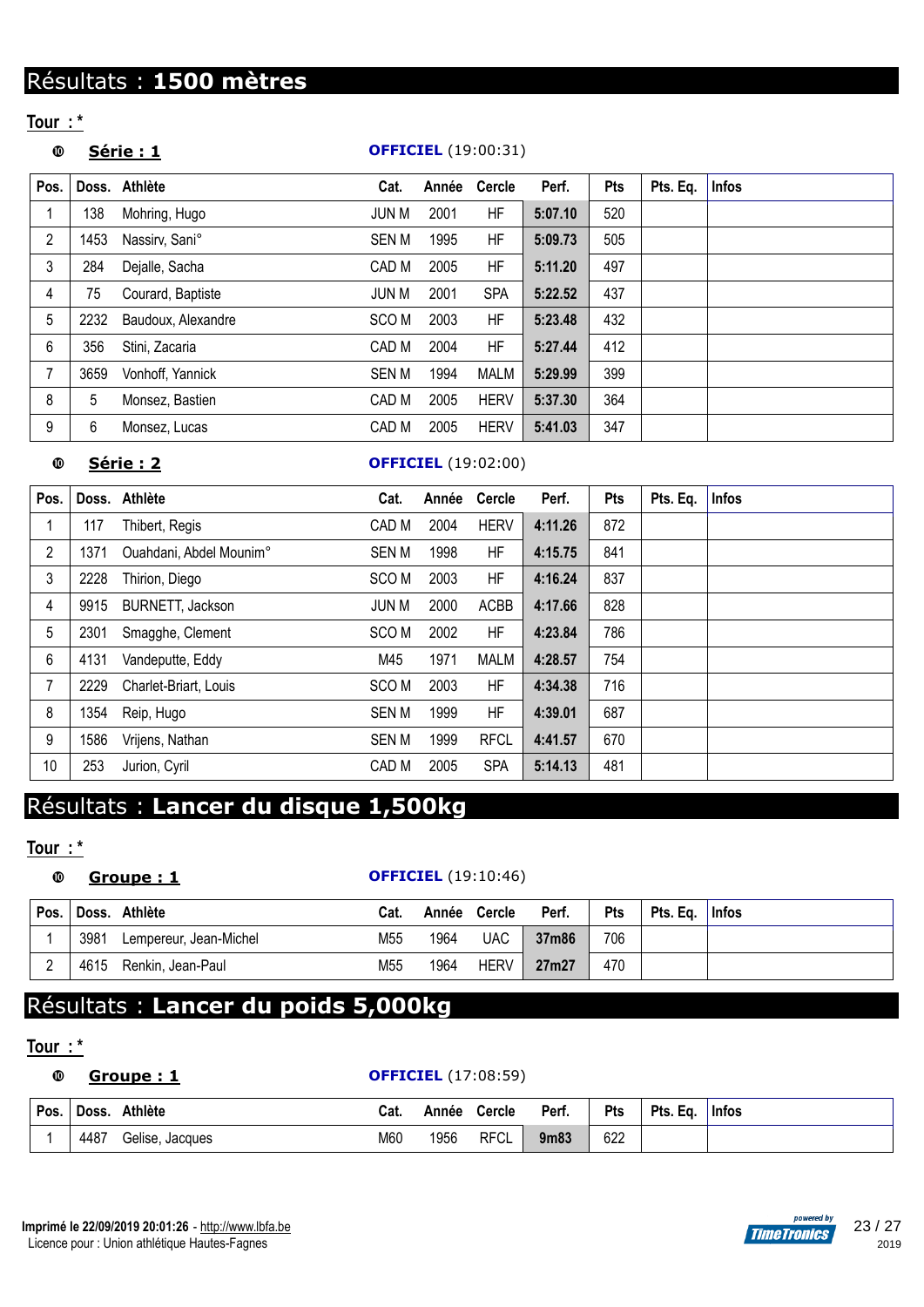# Résultats : **Lancer du disque 1,000kg**

| Tour $:$ $*$                         |      |                            |              |       |            |          |              |
|--------------------------------------|------|----------------------------|--------------|-------|------------|----------|--------------|
| ◍<br>Groupe: 1                       |      | <b>OFFICIEL</b> (18:32:00) |              |       |            |          |              |
| Doss. Athlète<br>Pos.                | Cat. |                            | Année Cercle | Perf. | Pts        | Pts. Eq. | <b>Infos</b> |
| 4487<br>1<br>Gelise, Jacques         | M60  | 1956                       | <b>RFCL</b>  | 32m31 | 550        |          |              |
| Résultats : Lancer du poids 7,260kg  |      |                            |              |       |            |          |              |
| Tour:*                               |      |                            |              |       |            |          |              |
| ◍<br>Groupe: 1                       |      | <b>OFFICIEL</b> (17:07:39) |              |       |            |          |              |
| Doss. Athlète<br>Pos.                | Cat. | Année                      | Cercle       | Perf. | Pts        | Pts. Eq. | <b>Infos</b> |
| 1<br>5106<br>Bouchoms, Jean-Marc     | M40  | 1978                       | <b>SPA</b>   | 9m61  | 528        |          |              |
| Résultats : Lancer du poids 5,000kg  |      |                            |              |       |            |          |              |
|                                      |      |                            |              |       |            |          |              |
| Tour $:$ $*$                         |      |                            |              |       |            |          |              |
| ◍<br>Groupe: 1                       |      | <b>OFFICIEL</b> (17:08:19) |              |       |            |          |              |
| Doss. Athlète<br>Pos.                | Cat. |                            | Année Cercle | Perf. | Pts        | Pts. Eq. | <b>Infos</b> |
| 4462 Péromet, Daniel<br>1            | M65  | 1953                       | <b>HUY</b>   | 10m02 | 706        |          |              |
| Résultats : Lancer du disque 1,000kg |      |                            |              |       |            |          |              |
| Tour $:$ $*$                         |      |                            |              |       |            |          |              |
| ◍<br>Groupe: 1                       |      | <b>OFFICIEL</b> (18:32:32) |              |       |            |          |              |
| Doss. Athlète<br>Pos.                | Cat. | Année                      | Cercle       | Perf. | <b>Pts</b> | Pts. Eq. | <b>Infos</b> |
| 1<br>4462<br>Péromet, Daniel         | M65  | 1953                       | <b>HUY</b>   | 36m14 | 706        |          |              |
| Résultats : Lancer du disque 2,000kg |      |                            |              |       |            |          |              |
| Tour:*                               |      |                            |              |       |            |          |              |
| Groupe: 1<br>◍                       |      | <b>OFFICIEL</b> (18:33:11) |              |       |            |          |              |
| Doss. Athlète<br>Pos.                | Cat. |                            | Année Cercle | Perf. | Pts        | Pts. Eq. | <b>Infos</b> |
| 4535<br>Gelise, Laurent<br>1         | M35  | 1980                       | <b>RFCL</b>  | 28m99 | 453        |          |              |
| Résultats : Lancer du disque 2,000kg |      |                            |              |       |            |          |              |
| <u>Tour: *</u>                       |      |                            |              |       |            |          |              |
| Groupe: 1<br>◍                       |      | <b>OFFICIEL</b> (18:33:38) |              |       |            |          |              |

| Pos. | Doss. | <b>Athlète</b>      | Cat. | Année | Cercle | Perf. | Pts | Pts. Eg. | <b>Infos</b> |
|------|-------|---------------------|------|-------|--------|-------|-----|----------|--------------|
|      | 5106  | Bouchoms, Jean-Marc | M40  | 1978  | SPA    | 32m59 | 582 |          |              |

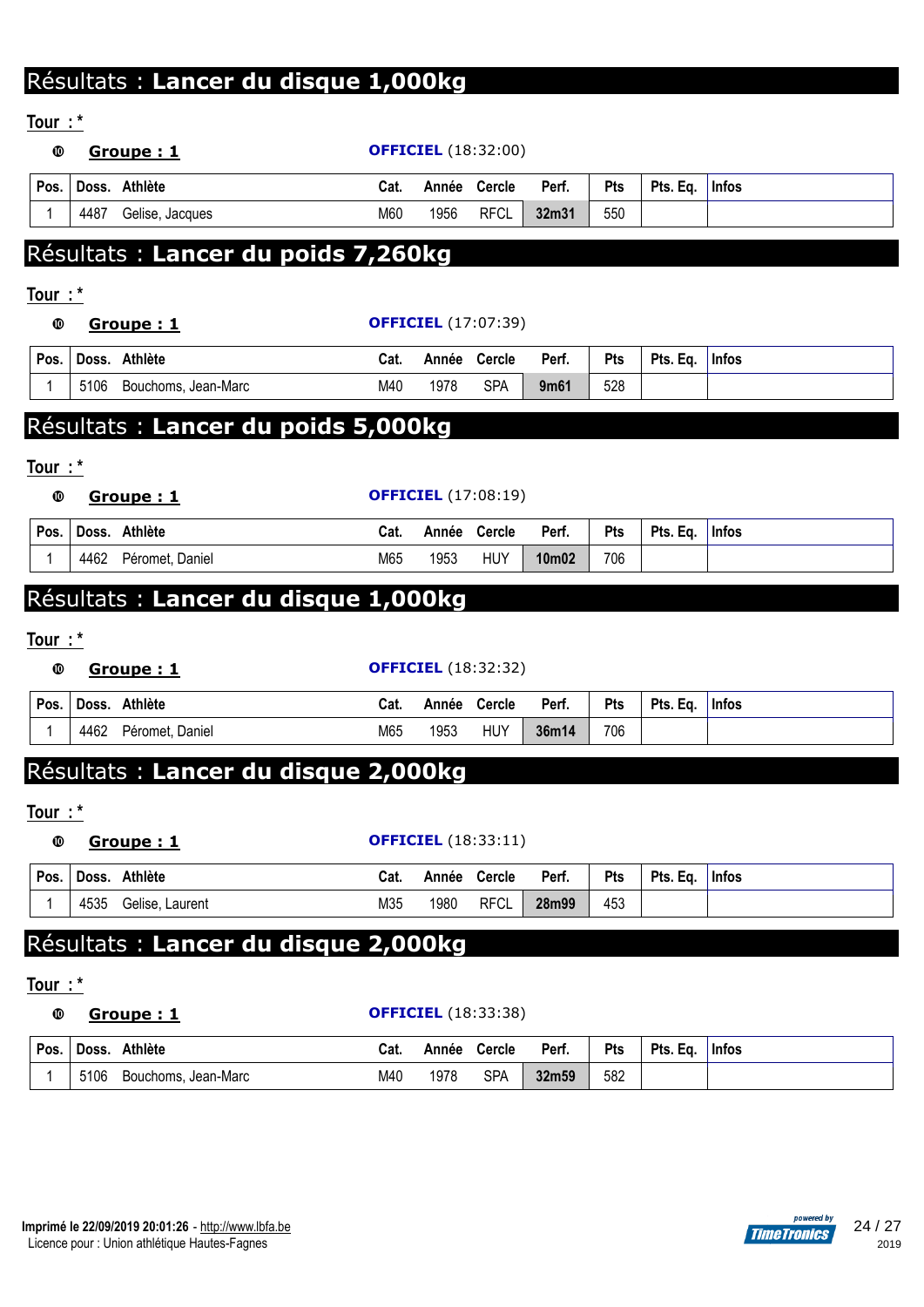# Résultats : **Lancer du javelot 800g**

**Tour : \***

| ◍                    |      | <u>Groupe: 1</u>                     |                  |       | <b>OFFICIEL</b> (19:02:35) |                    |            |          |              |
|----------------------|------|--------------------------------------|------------------|-------|----------------------------|--------------------|------------|----------|--------------|
| Pos.                 |      | Doss. Athlète                        | Cat.             | Année | Cercle                     | Perf.              | Pts        | Pts. Eq. | <b>Infos</b> |
| 1                    | 5106 | Bouchoms, Jean-Marc                  | M40              | 1978  | <b>SPA</b>                 | 31m43              | 358        |          |              |
|                      |      | Résultats : Lancer du javelot 700g   |                  |       |                            |                    |            |          |              |
| <u>Tour : *</u><br>◍ |      |                                      |                  |       | <b>OFFICIEL</b> (19:03:01) |                    |            |          |              |
|                      |      | <u>Groupe : 1</u>                    |                  |       |                            |                    |            |          |              |
| Pos.                 |      | Doss. Athlète                        | Cat.             | Année | <b>Cercle</b>              | Perf.              | <b>Pts</b> | Pts. Eq. | <b>Infos</b> |
|                      | 3981 | Lempereur, Jean-Michel               | M55              | 1964  | <b>UAC</b>                 | 44m59              | 733        |          |              |
|                      |      | Résultats : Lancer du disque 1,000kg |                  |       |                            |                    |            |          |              |
| <u>Tour : *</u>      |      |                                      |                  |       |                            |                    |            |          |              |
| ◍                    |      | <u>Groupe: 1</u>                     |                  |       | <b>OFFICIEL</b> (19:47:25) |                    |            |          |              |
| Pos.                 |      | Doss. Athlète                        | Cat.             | Année | <b>Cercle</b>              | Perf.              | Pts        | Pts. Eq. | <b>Infos</b> |
|                      | 160  | Frans, Valentine                     | CAD <sub>F</sub> | 2005  | <b>SPA</b>                 | 20 <sub>m</sub> 09 | 279        |          |              |
|                      |      | Poussart, Sarah-Line                 |                  |       |                            |                    |            |          |              |

## Résultats : **Lancer du disque 1,000kg**

### **Tour : \***

# **Groupe : 1 OFFICIEL** (19:48:01) **Pos. Doss. Athlète Cat. Année Cercle Perf. Pts Pts. Eq. Infos**

1 2744 Frans, Emma SCO F 2003 SPA **14m56** 182

3 445 Counet, Margaux CAD F 2005 SPA **15m99** 207

## Résultats : **Lancer du disque 1,000kg**

**Tour : \***

**Groupe : 1 OFFICIEL** (19:48:37)

| Pos. |     | Doss. Athlète       | Cat.        | Année | Cercle      | Perf. | <b>Pts</b> | Pts. Eg. | <b>Infos</b> |
|------|-----|---------------------|-------------|-------|-------------|-------|------------|----------|--------------|
|      | 105 | Evans, Cassandre    | <b>JUNF</b> | 2001  | <b>HUY</b>  | 34m61 | 550        |          |              |
| ∩    | 216 | Ista. Zoé           | JUN F       | 2001  | <b>RFCL</b> | 32m05 | 501        |          |              |
| ົ    | 139 | Dutillieu, Malaurie | <b>JUNF</b> | 2001  | <b>RIWA</b> | 16m49 | 215        |          |              |

# Résultats : **Lancer du disque 1,000kg**

## **Tour : \***

### **Groupe : 1 OFFICIEL** (19:48:56)

| ' Pos. | Doss. | Athlète           | Cat. | Année | Cercle      | Perf. | Pts | Pts. Eg. | <b>Infos</b> |
|--------|-------|-------------------|------|-------|-------------|-------|-----|----------|--------------|
|        | 3452  | Menten, Catherine | W35  | 1982  | <b>HERV</b> | 26m60 | 417 |          |              |

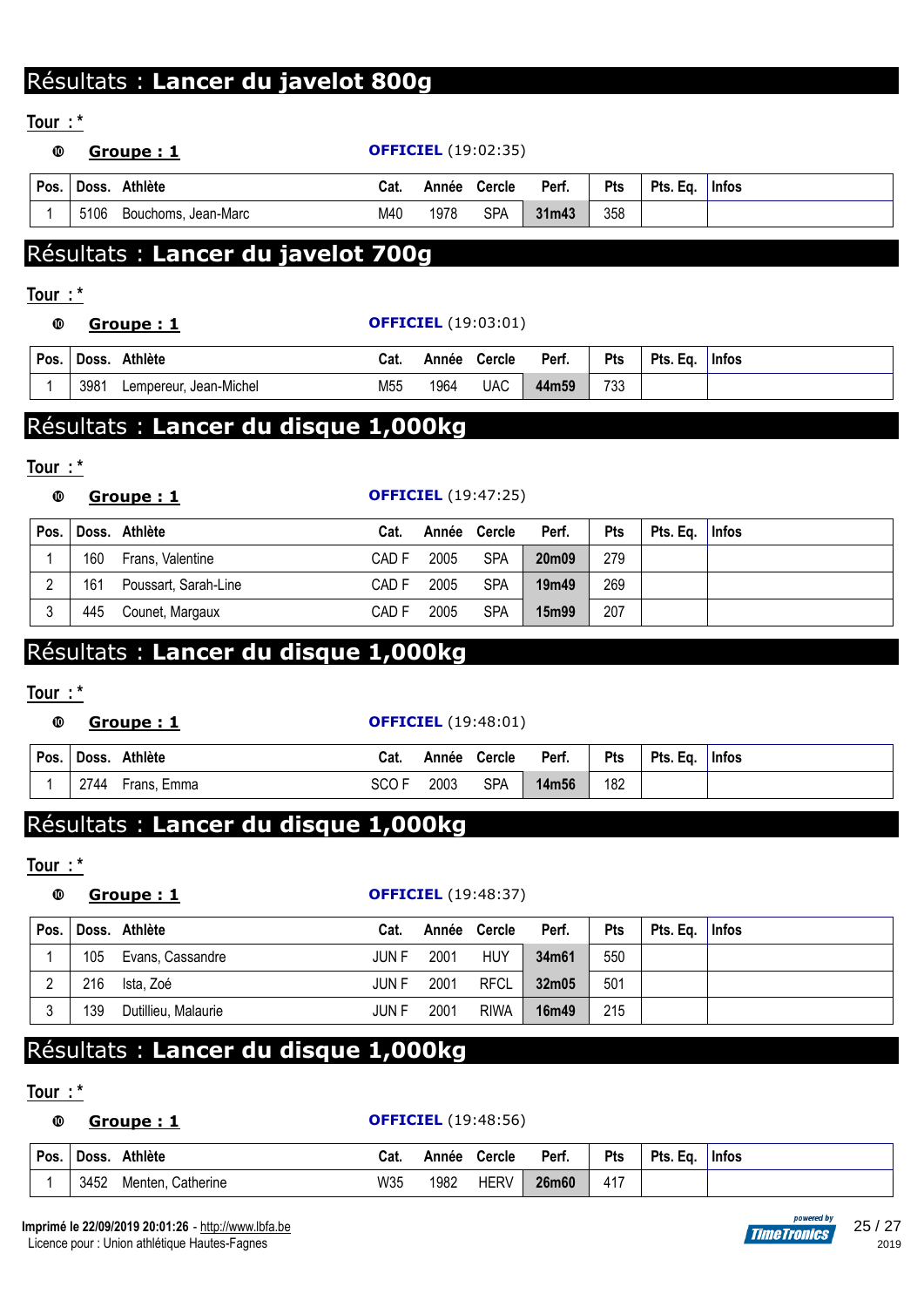# Résultats : **Lancer du disque 1,000kg**

| Tour:*       |      |                                      |                  |       |                            |       |     |          |              |
|--------------|------|--------------------------------------|------------------|-------|----------------------------|-------|-----|----------|--------------|
| ◍            |      | Groupe: 1                            |                  |       | <b>OFFICIEL</b> (19:49:36) |       |     |          |              |
| Pos.         |      | Doss. Athlète                        | Cat.             | Année | Cercle                     | Perf. | Pts | Pts. Eq. | <b>Infos</b> |
| 1            | 2832 | Tenret, Nadège                       | W40              | 1976  | <b>UAC</b>                 | 21m00 | 340 |          |              |
|              |      |                                      |                  |       |                            |       |     |          |              |
|              |      | Résultats : Lancer du disque 1,000kg |                  |       |                            |       |     |          |              |
| Tour:*       |      |                                      |                  |       |                            |       |     |          |              |
| ◍            |      | Groupe: 1                            |                  |       | <b>OFFICIEL</b> (19:49:52) |       |     |          |              |
| Pos.         |      | Doss. Athlète                        | Cat.             | Année | Cercle                     | Perf. | Pts | Pts. Eq. | <b>Infos</b> |
| 1            | 3139 | Dominique, Fabienne                  | W50              | 1967  | <b>RIWA</b>                | 15m95 | 295 |          |              |
|              |      | Résultats : Lancer du javelot 500g   |                  |       |                            |       |     |          |              |
|              |      |                                      |                  |       |                            |       |     |          |              |
| Tour:*       |      |                                      |                  |       |                            |       |     |          |              |
| ◍            |      | Groupe:1                             |                  |       | <b>OFFICIEL</b> (19:50:08) |       |     |          |              |
| Pos.         |      | Doss. Athlète                        | Cat.             | Année | Cercle                     | Perf. | Pts | Pts. Eq. | <b>Infos</b> |
| 1            | 2824 | Scalco, Charlotte                    | SCO <sub>F</sub> | 2002  | CAF                        | 15m66 | 209 |          |              |
|              |      | Résultats : lancer du javelot 600g   |                  |       |                            |       |     |          |              |
| Tour $:$ $*$ |      |                                      |                  |       |                            |       |     |          |              |
| ◍            |      | Groupe:1                             |                  |       | <b>OFFICIEL</b> (19:51:17) |       |     |          |              |
| Pos.         |      | Doss. Athlète                        | Cat.             |       | Année Cercle               | Perf. | Pts | Pts. Eq. | <b>Infos</b> |
| 1            | 78   | Huque, Emilie                        | <b>JUNF</b>      | 2000  | <b>CSDY</b>                | 38m60 | 640 |          |              |
|              |      |                                      |                  |       |                            |       |     |          |              |
|              |      | Résultats : lancer du javelot 600g   |                  |       |                            |       |     |          |              |
| Tour:*       |      |                                      |                  |       |                            |       |     |          |              |
| ◍            |      | Groupe: 1                            |                  |       | <b>OFFICIEL</b> (19:50:43) |       |     |          |              |
| Pos.         |      | Doss. Athlète                        | Cat.             |       | Année Cercle               | Perf. | Pts | Pts. Eq. | <b>Infos</b> |
| 1            | 2832 | Tenret, Nadège                       | W40              | 1976  | <b>UAC</b>                 | 16m24 | 263 |          |              |
|              |      | Résultats : Lancer du poids 3,000kg  |                  |       |                            |       |     |          |              |

## **Tour : \***

## **Groupe : 1 OFFICIEL** (18:18:45)

| Pos. | Doss. | Athlète     | Cat. | Année | Cercle     | Perf.       | <b>Pts</b> | Pts. Eq. | <b>Infos</b> |
|------|-------|-------------|------|-------|------------|-------------|------------|----------|--------------|
|      | ?744  | Frans, Emma |      | 2003  | <b>SPA</b> | <b>7m68</b> | 379        |          |              |